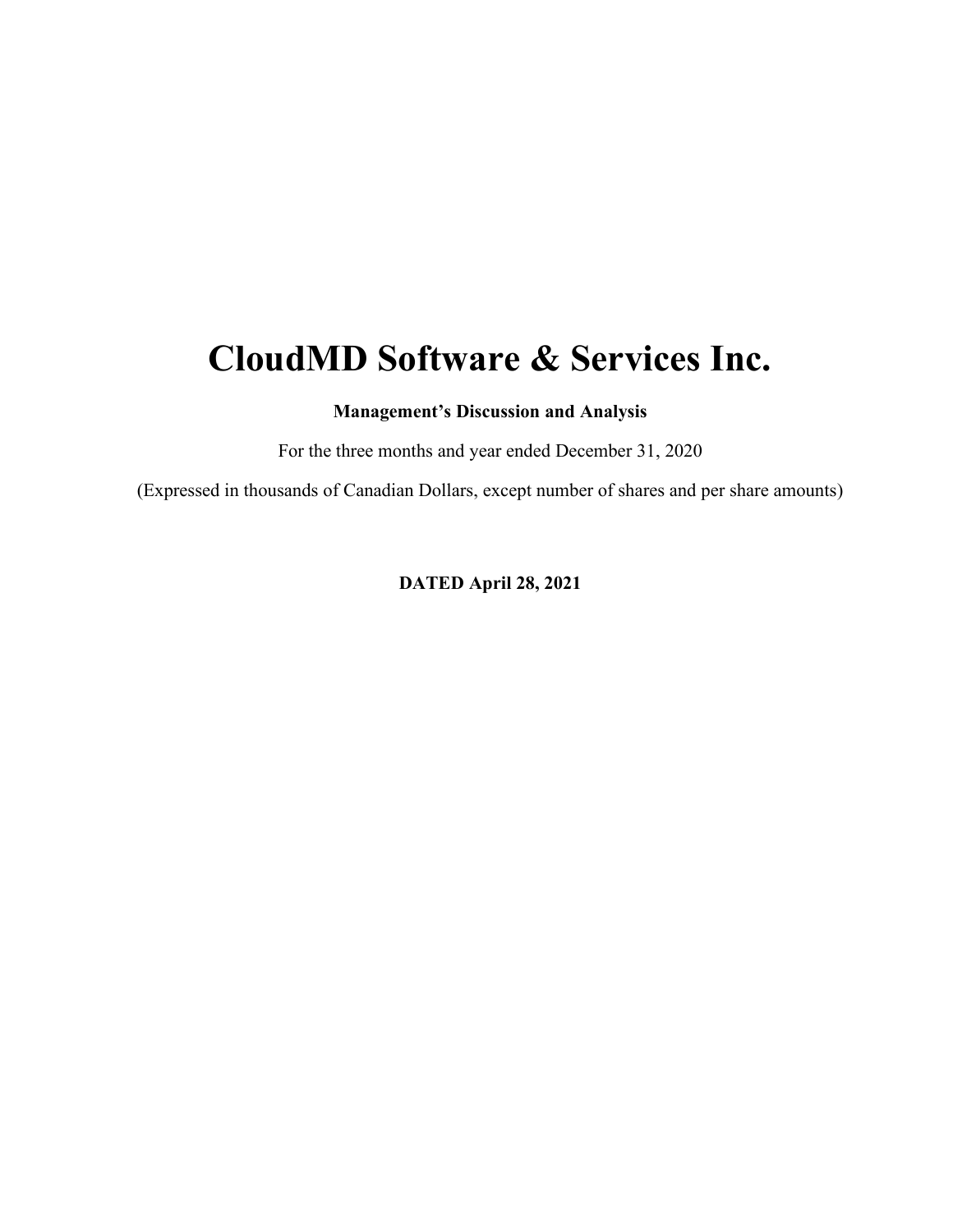CloudMD Software & Services Inc. Management's Discussion and Analysis For the three months and year ended December 31, 2020<br>(Expressed in thousands of Canadian Dollars, except number of shares and per share amounts)

# Contents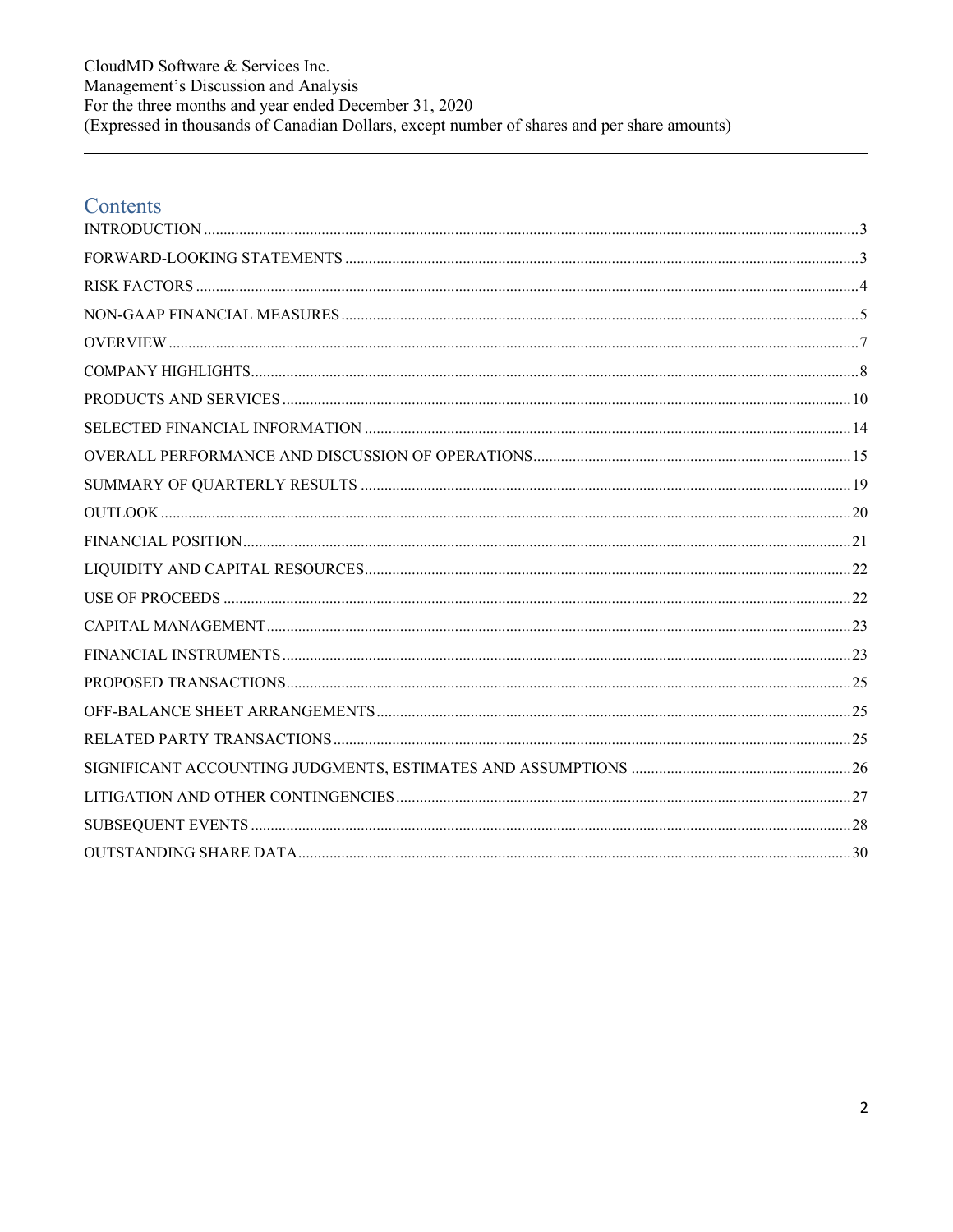### <span id="page-2-0"></span>**INTRODUCTION**

This Management's Discussion and Analysis (**"MD&A"**) for CloudMD Software & Services Inc. (**"CloudMD"** or the **"Company")** is dated and based on information available to management as of April 28, 2021. This MD&A is prepared in accordance with National Instrument 51-102F1, and should be read in conjunction with the Company's audited consolidated financial statements and accompanying notes for the years ended December 31, 2020 and 2019. These documents, along with additional information about the Company, including the Annual Information Form (**"AIF"**) and short form prospectuses, are available under the Company's profile on SEDAR at [www.sedar.com.](http://www.sedar.com/)

The financial data contained in this report and in the audited consolidated financial statements and accompanying notes of the Company for the years ended December 31, 2020 and 2019 have been prepared in accordance with International Financial Reporting Standards (**"IFRS"**) and are stated in Canadian dollars, unless otherwise indicated.

### <span id="page-2-1"></span>**FORWARD-LOOKING STATEMENTS**

This MD&A contains certain statements which may constitute "forward-looking information" and "forward-looking statements" within the meaning of Canadian securities law requirements (collectively, **"forward-looking statements"**). These forward-looking statements are made as of the date of this MD&A and the Company does not intend, and does not assume any obligation, to update these forward-looking statements, except as required under applicable securities legislation. In certain cases, forward-looking statements can be identified by the use of words such as "plans", "expects" or "does not expect", "is expected", "budget", "scheduled", "estimates", "forecasts", "intends", "anticipates" or "does not anticipate", or "believes" or variations of such words and phrases, or statements that certain actions, events or results "may", "could", "would", "might" or "will" be taken, occur or be achieved. Such forward-looking statements reflect management's current beliefs and are based on information currently available to management. Forward-looking statements in this MD&A include but are not limited to the following:

- the Company's goals, objectives and growth strategies;
- requirements for additional capital;
- Government regulation;
- environmental risks;
- disputes or claims;
- currency fluctuations;
- improving the patient experience, operational efficiency and overall care performance;
- the intention to be an active acquirer within the healthcare services and digital health marketplaces; and
- statements with respect to management's beliefs, plans, estimates, and intentions, and similar statements concerning anticipated future events, results, circumstances, performance or expectations that are not historical facts.

By their very nature, forward-looking statements involve known and unknown risks, uncertainties and other factors which may cause the actual results, performance or achievements of the Company to be materially different from any future results, performance or achievements expressed or implied by the forward-looking statements. Such risks and uncertainties include, but are not limited to: the actual results of current activities, conclusions or economic evaluations, changes in project parameters as plans continue to be refined, failure of plant, equipment or processes to operate as anticipated, accidents, delays in obtaining government approvals or financing, risks relating to the integration of acquisitions and to international operations, and the possibility for changes in laws, rules, and regulations in the industry, epidemics, pandemics or other public health crises, including the current outbreak of COVID-19, and those risks mentioned in the "*Risk Factors*" section of this MD&A. While the Company has attempted to identify important factors that could cause actual actions, events or results to differ materially from those described in forward-looking statements, there may be other factors that cause actions, events or results not to be as anticipated, estimated or intended. There can be no assurance that forward-looking statements will prove to be accurate, as actual results and future events could differ materially from those anticipated in such statements. Readers are urged to consider the risks, uncertainties and assumptions carefully in evaluating the forward-looking statements and are cautioned not to place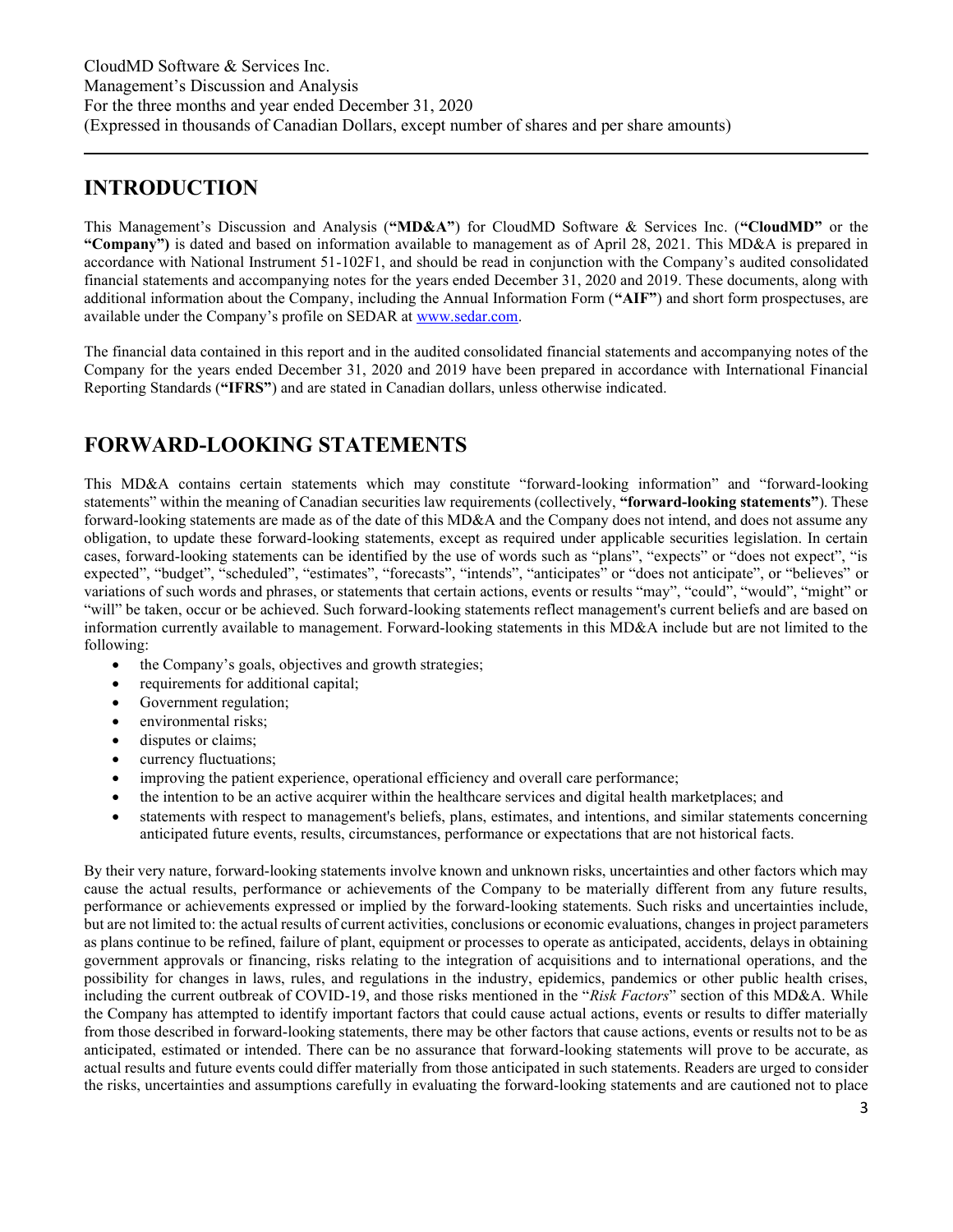undue reliance on such information. The Company is under no obligation, and expressly disclaims any intention or obligation, to update or revise any forward-looking statements, whether as a result of new information, future events or otherwise, except as expressly required by applicable securities law.

Should one or more of these risks or uncertainties materialize, or should underlying factors or assumptions prove incorrect, actual results may vary materially from those described in forward-looking statements. Material factors or assumptions involved in developing forward-looking statements include, without limitation, publicly available information from governmental sources as well as from market research and industry analysis and on assumptions based on data and knowledge of this industry which the Company believes to be reasonable.

Although the Company believes that the expectations conveyed by the forward-looking statements are reasonable based on the information available to the Company on the date hereof, no assurance can be given as to future results, approvals or achievements. Forward-looking statements contained in this MD&A and in the documents incorporated by reference herein are expressly qualified by this cautionary statement. The Company disclaims any duty to update any of the forward-looking statements after the date of this MD&A except as otherwise required by applicable law.

### <span id="page-3-0"></span>**RISK FACTORS**

Our business is subject to significant risks and uncertainties and past performance is no guarantee of future performance. Our actual results could differ materially from the results contemplated in this MD&A due to a number of important factors. The foregoing risks and uncertainties are not exhaustive and does not necessarily include all of the important factors that could cause actual results to differ materially from those expressed in any of our forward-looking statements.

The information in this MD&A should be read carefully in conjunction with the risks and uncertainties detailed in the "*Forward-Looking Statements*" section of this MD&A, in the Company's most recently filed AIF dated April 28, 2021 and short form prospectuses dated May 28, 2020, September 15, 2020, November 2, 2020 and March 2, 2021, which are available under the Company's profile on SEDAR at [www.sedar.com.](http://www.sedar.com/) Additional risks and uncertainties, not presently known to us, may become material in the future or those risks that we currently believe to be immaterial may become material in the future. If any of the foregoing risks actually occur, alone or in combination, our business, financial condition and results of operations, as well as the market price of our common shares, could be materially adversely affected.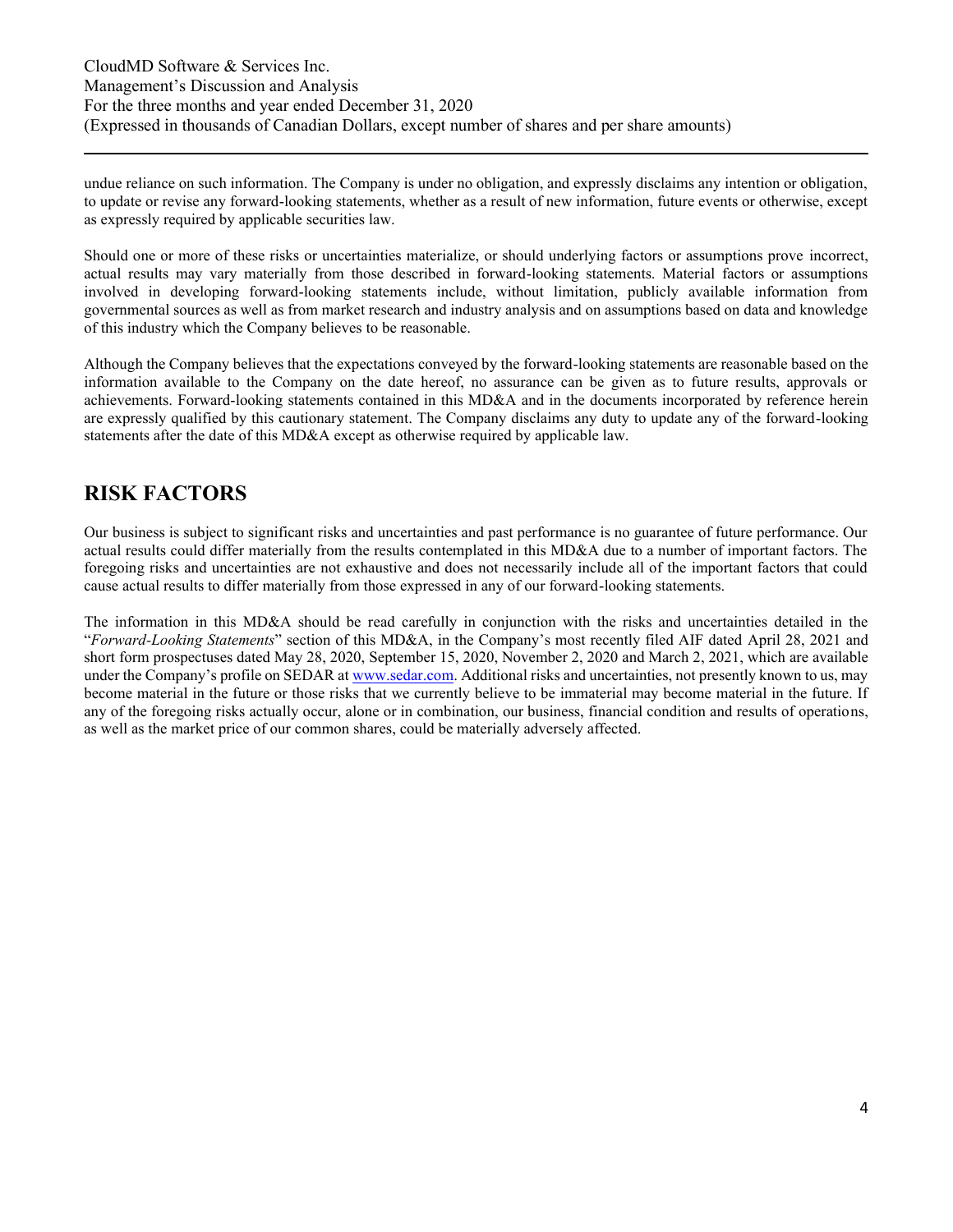### <span id="page-4-0"></span>**NON-GAAP FINANCIAL MEASURES**

In addition to the results reported in accordance with IFRS, the Company uses various non-GAAP financial measures, which are not recognized under IFRS, as supplemental indicators of the Company's operating performance and financial position. These non-GAAP financial measures are provided to enhance the user's understanding of the Company's historical and current financial performance and its prospects for the future. Management believes that these measures provide useful information in that they exclude amounts that are not indicative of the Company's core operating results and ongoing operations and provide a more consistent basis for comparison between quarters and years. Details of such non-GAAP financial measures and how they are derived are provided below as well as in conjunction with the discussion of the financial information reported.

Since non-GAAP financial measures do not have any standardized meanings prescribed by IFRS, other companies may calculate these non-IFRS measures differently and our non-GAAP financial measures may not be comparable to similarly titled measures of other companies. Accordingly, investors are cautioned not to place undue reliance on them and are also urged to read all IFRS accounting disclosures presented in the audited consolidated financial statements and the accompanying notes for the years ended December 31, 2020 and 2019.

#### *EBITDA*

EBITDA is a non-GAAP financial measure that does not have a standard meaning and may not be comparable to a similar measure disclosed by other issuers. EBITDA referenced herein relates to earnings before interest, taxes, depreciation and amortization. This measure does not have a comparable IFRS measure and is used by the Company to manage and evaluate the cash operating income (loss) of the business. Please refer to section on EBITDA for reconciliation.

#### *Adjusted EBITDA*

Adjusted EBITDA is a non-GAAP financial measure that does not have a standard meaning and may not be comparable to a similar measure disclosed by other issuers. Adjusted EBITDA referenced herein relates to earnings before interest; taxes; depreciation; amortization; share-based compensation; financing-related costs; acquisition and other related costs, net; litigation costs and loss provision; change in fair value of contingent consideration; and loss from discontinued operations. This measure does not have a comparable IFRS measure and is used by the Company to evaluate its cash operating income (loss) of the business, adjusted for factors that are unusual in nature or factors that are not indicative of the operating performance of the Company. Please refer to section on Adjusted EBITDA for reconciliation.

#### *Gross Profit*

Gross Profit is a non-GAAP financial measure that does not have a standard meaning and may not be comparable to a similar measure disclosed by other issuers. Gross Profit referenced herein relates to revenues less cost of sales. This measure does not have a comparable IFRS measure and is used by the Company to manage and evaluate the operating performance of the business.

#### *Adjusted Cash Expenses*

Adjusted Expenses is a non-GAAP financial measure that does not have a standard meaning and may not be comparable to a similar measure disclosed by other issuers. Adjusted Cash Expenses as referenced herein is defined as expenses before depreciation of property and equipment, amortization of intangible assets, share-based compensation, financing-related costs, acquisition-related costs and litigation costs. This measure does not have a comparable IFRS measure and is used by the Company to manage and evaluate its cash expenses for ongoing business operations.

#### *Financing-Related Costs*

Financing-related costs is a non-GAAP financial measure that does not have a standard meaning and may not be comparable to a similar measure disclosed by other issuers. Financing-related costs as referenced herein is defined as expenses incurred in relation to the Company's equity offerings, including its brokered private placements and short form prospectus offerings. This measure does not have a comparable IFRS measure and is used by the Company to manage and evaluate its cash expenses for ongoing business operations.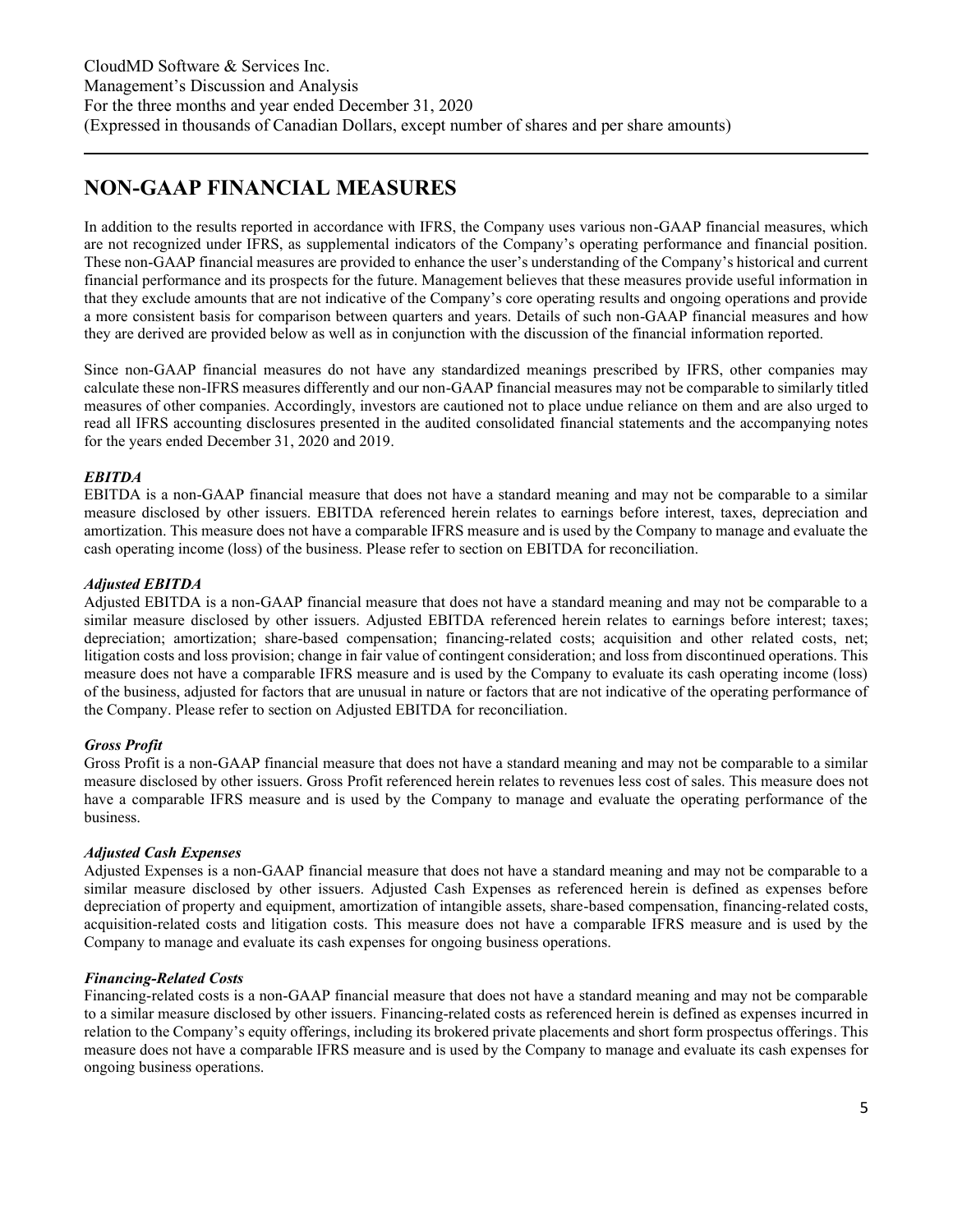#### *Acquisition-Related Costs*

Acquisition-related costs is a non-GAAP financial measure that does not have a standard meaning and may not be comparable to a similar measure disclosed by other issuers. Acquisition-related costs as referenced herein is defined as expenses incurred in relation to the Company's corporate development and business acquisition activities. This measure does not have a comparable IFRS measure and is used by the Company to manage and evaluate its cash expenses for ongoing business operations.

#### *Litigation Costs*

Litigation costs is a non-GAAP financial measure that does not have a standard meaning and may not be comparable to a similar measure disclosed by other issuers. Litigation costs as referenced herein is defined as expenses incurred to attend to the ongoing litigation matters as further described in Litigation and Other Contingencies section. This measure does not have a comparable IFRS measure and is used by the Company to manage and evaluate its cash expenses for ongoing business operations.

#### *Working Capital*

Working Capital is a non-GAAP financial measure that does not have a standard meaning and may not be comparable to a similar measure disclosed by other issuers. Working Capital as referenced herein is defined as current assets less current liabilities. This measure does not have a comparable IFRS measure and is used to provide investors with an alternative understanding of the Company's core operating results and trends.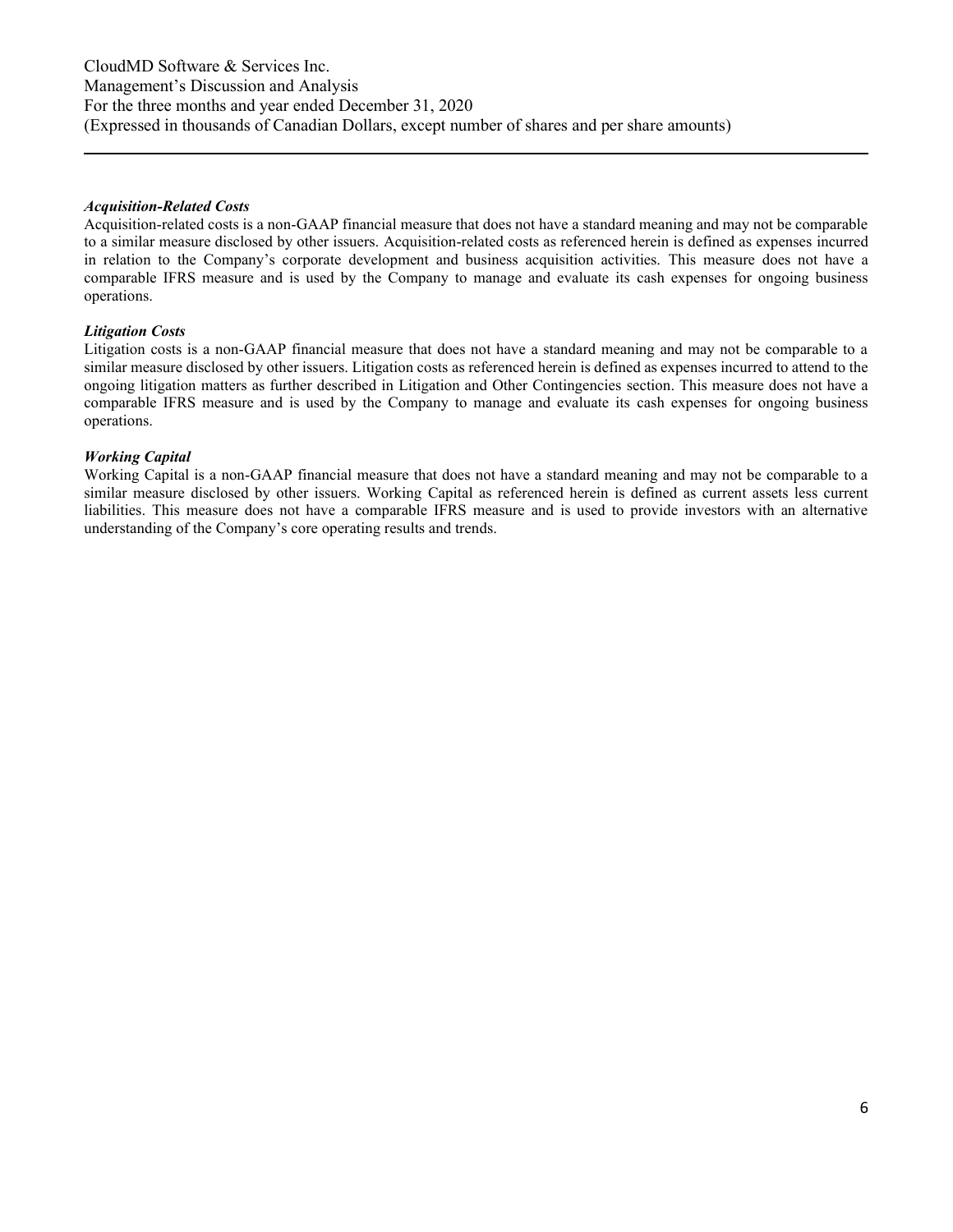### <span id="page-6-0"></span>**OVERVIEW**

The Company is both a healthcare operator and technology developer, allowing the Company to combine professional health expertise with advanced digital platforms to empower medical professionals, enterprises and individuals. The Company's revenue is generated from digital services, enterprise health solutions, hybrid primary care clinics and pharmacy networks.

The Company is building one, centralized and connected healthcare platform that addresses all points of a patient's care, with a whole-person, patient-focused approach to delivery. This, coupled with a team-based approach, will result in better access to care and improved healthcare outcomes.

The Company offers health technology solutions to medical clinics across North America and has developed proprietary technology that delivers quality healthcare through the combination of connected primary care clinics, telemedicine and an artificial intelligence-enabled patient portal. The Company currently services a combined ecosystem of over 500 clinics, almost 4,000 licensed practitioners and 8 million patient charts across North America. The Company is planning to aggressively grow its patient base through acquisition and organic growth over the next 12 months. The Company is planning on acquiring, and/or partnering with other businesses and technologies that complement its business plan. The Company's patient-centric approach has been well received and the Company will continue to look for ways to improve access to convenient and efficient healthcare.

The Company's Enterprise Health Solutions (**"EHS"**) Division provides one centralized platform for employers and insurers to address the health and wellness of their workforce. Currently, corporations, insurers and advisors have siloed health programs that are costly and ineffective in providing a holistic care plan focused on ease of access, individual needs and recovery. The Company offers one platform that provides a comprehensive healthcare plan addressing primary care, mental health support, specialist care and educational resources for employees and their families. The Company believes this centralized platform dramatically changes the landscape where employers can now offer one solution that addresses the comprehensive healthcare needs of their workforce and eliminates the need for multiple vendors. Through a number of strategic acquisitions, the Company believes it is now positioned as a leading provider of holistic healthcare for enterprise clients. The combination of these solutions provides one centralized ecosystem focusing on longitudinal care while intending to increase patient satisfaction, reduce healthcare costs, decrease wait times, and provide better return to work outcomes.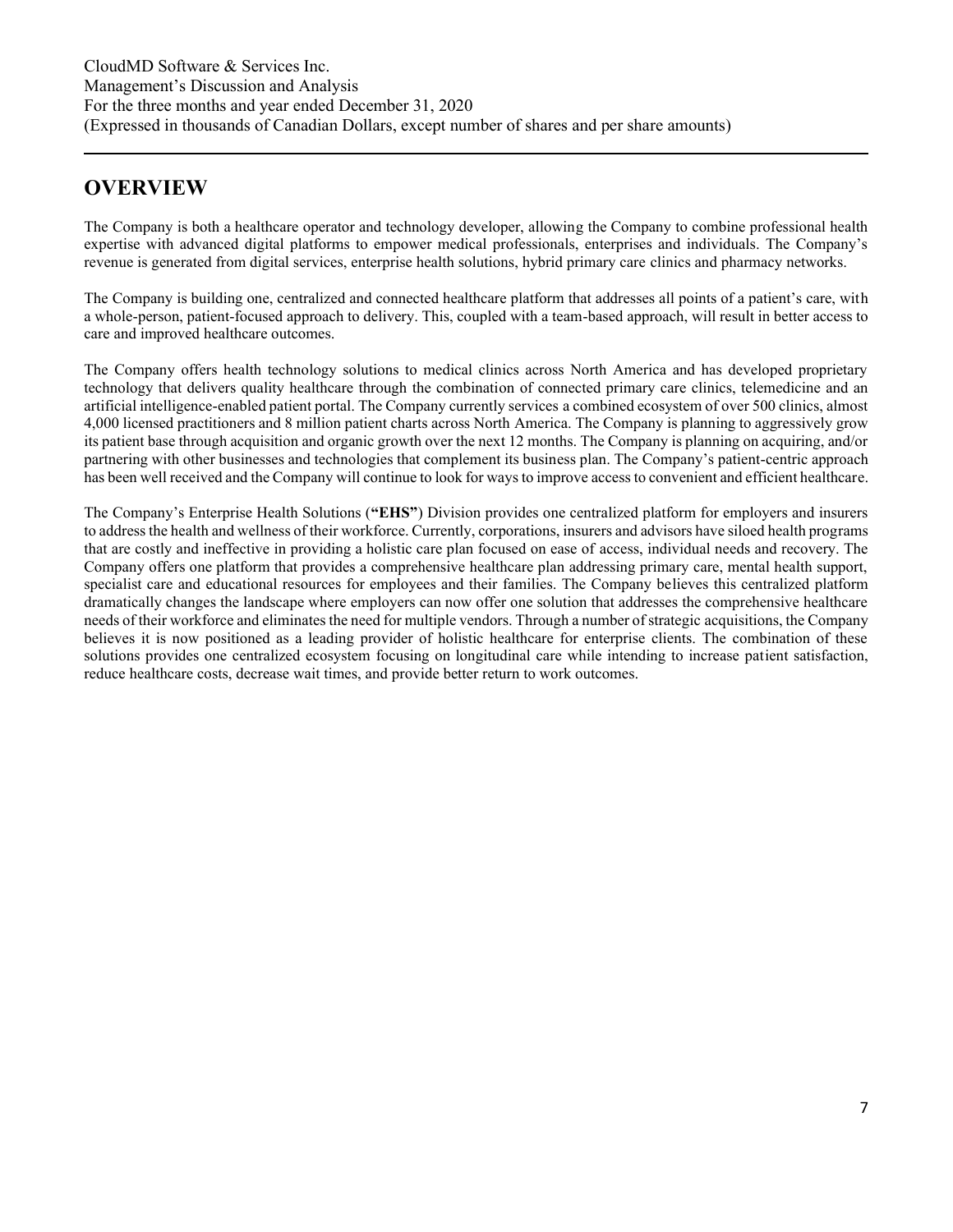### <span id="page-7-0"></span>**COMPANY HIGHLIGHTS**

The following significant corporate and financial events have taken place during the three months and year ended December 31, 2020:

- On January 10, 2020, the Company completed the acquisition of all of the issued and outstanding shares of Livecare Health Canada Inc. (**"Livecare"**), for consideration of an aggregate of 3,000,000 common shares of which 1,574,959 were cancelled and returned to treasury on April 17, 2020. Additionally, the Company paid \$387 of cash to the former owners of Livecare.
- On February 5, 2020, the Company launched CloudMD, its direct-to-consumer telemedicine application.
- On March 3, 2020, the Company announced that it would partner with pharmacies across Canada to install kiosks that will enable on-demand telemedicine visits with licensed doctors.
- On March 20, 2020, the Company closed the first tranche of a brokered private placement (**"March 2020 Offering"**) of 4,875,449 units at a price of \$0.48 per unit, for gross proceeds of \$2,340; each unit consists of one common share and onehalf of one common share purchase warrant. In connection with the closing of the first tranche of the March 2020 Offering, the Company issued 238,147 common shares and 500,109 agent's warrants.
- On March 30, 2020, the Company closed the second and final tranche of the March 2020 Offering of 1,423,166 units at a price of \$0.48 per unit, for gross proceeds of \$683, and aggregate gross proceeds of \$3,023; each unit consists of one common share and one-half of one common share purchase warrant. In connection with the closing of the second tranche of the March 2020 Offering, the Company issued 103,714 agent's warrants.
- On May 4, 2020, the Company announced that it had signed a non-binding letter of intent with Save-On-Foods and separately with Pure Integrative Pharmacy to pilot telemedicine kiosks in nine stores throughout British Columbia.
- On May 7, 2020, the Company entered into a value-added reseller agreement with IDYA4 Corp., a leader in data interoperability and integration solutions within the government and private sectors.
- On June 2, 2020, the Company closed a short form prospectus offering (**"June 2020 Offering"**), on a bought deal basis, including the full exercise of the underwriters' over-allotment option. The Company issued a total of 21,357,800 units at a price of \$0.70 per unit for aggregate gross proceeds of \$14,950; each unit consists of one common share and one-half of one common share purchase warrant. The Company issued the underwriters an aggregate of 1,495,046 broker warrants.
- On June 4, 2020, the Company commenced trading its common shares on the TSX Venture Exchange.
- On August 5, 2020, the Company closed its acquisition of all of the issued and outstanding shares of South Surrey Medical Clinic Inc. (**"South Surrey Medical"**) for consideration of up to \$200 in cash and up to \$500 in common shares, a portion of which is subject to the achievement of certain performance conditions. South Surrey Medical is an integrated medical clinic based in Metro Vancouver, BC.
- On September 16, 2020, the Company announced that it appointed experienced industry leaders to its newly formed Chairman's Advisory Board. The advisory board will provide requested assistance on a periodic basis on governance, corporate growth strategy, along with input to the Company's mergers and acquisitions (**"M&A"**) transactions program.
- On September 22, 2020, the Company closed a short form prospectus offering (**"September 2020 Offering"**), on a bought deal basis, including the full exercise of the underwriters' over-allotment option. Pursuant to the offering, the Company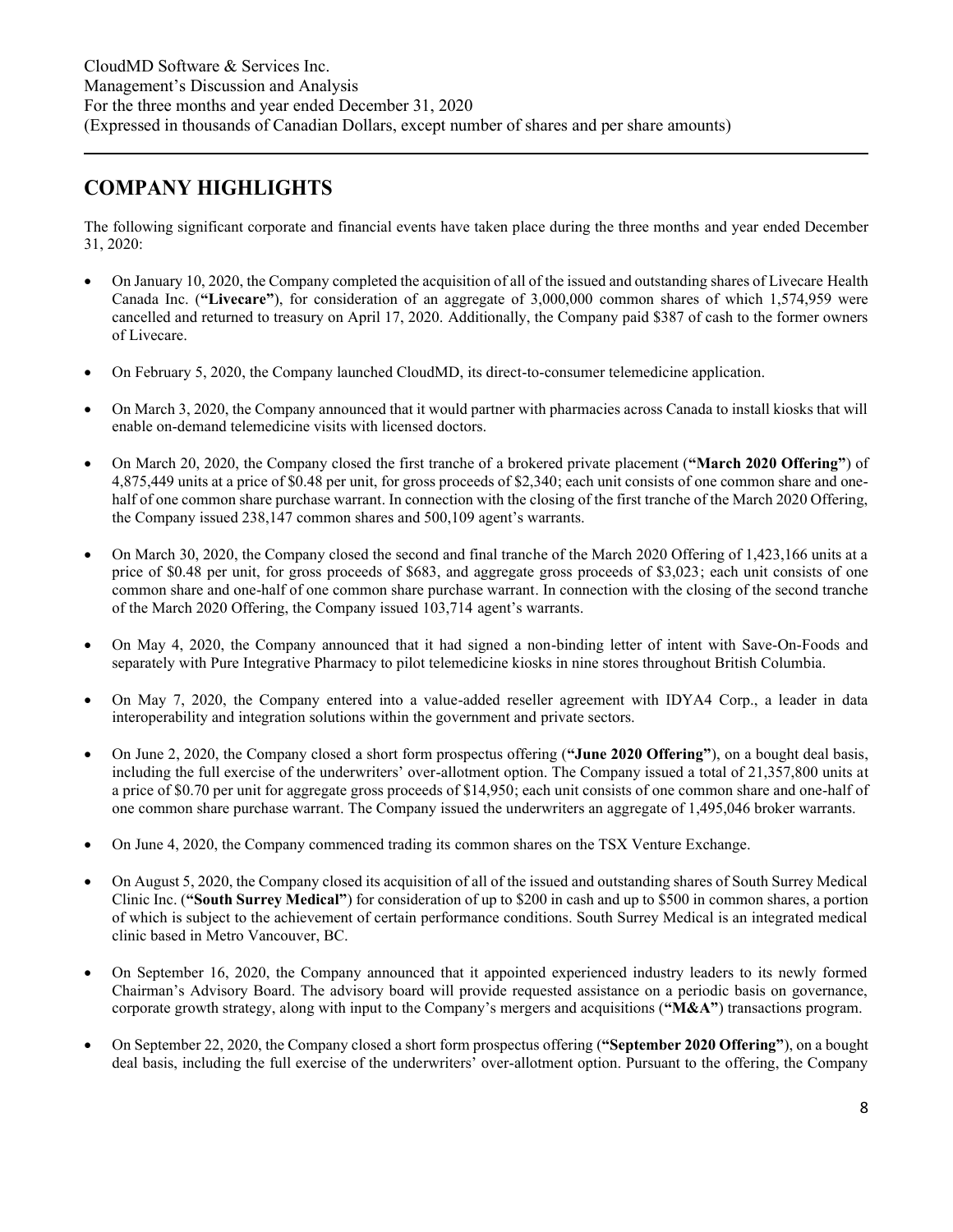issued a total of 15,065,000 common shares at a price of \$1.38 per common share for aggregate gross proceeds of \$20,790. The Company issued the underwriters an aggregate of 1,054,550 broker warrants.

- On October 8, 2020, the Company announced the launch of CloudMD on Demand, an online, virtual care service for companies, insurers and pharmacies to offer their customers easier, more convenient access to virtual medicine.
- On October 15, 2020, the Company closed its acquisition of Snapclarity, Inc. (**"Snapclarity"**), an enterprise mental health platform providing a continuity of care program. In consideration for the purchase of 100% of the outstanding securities of Snapclarity, the Company agreed to pay shareholders of Snapclarity an aggregate amount of \$3,350, subject to certain holdbacks: (i) up to \$975 in cash; and (ii) up to \$2,375 in common shares. Subject to the achievement of certain performance conditions in 2021 and 2022, shareholders of Snapclarity may earn an additional \$3,650 in equity-based consideration.
- On October 26, 2020, the Company closed its acquisition of a majority interest in Benchmark Systems, Inc. (**"Benchmark"**), a leading cloud-based provider of fully integrated solutions that automate healthcare workflow processes. In consideration for the purchase of 87.5% of the outstanding securities of Benchmark, the Company agreed to pay shareholders of Benchmark US\$4,375 in cash.
- On October 26, 2020, the Company closed its acquisition of a US-based medical clinic serving chronic care patients. In consideration for the purchase of a 100% interest in the medical clinic, the Company agreed to a cash payment to the shareholders.
- On November 9, 2020, the Company closed the short form prospectus offering (**"November 2020 Offering"**), on a bought deal basis, including the full exercise of the underwriters' over-allotment option. Pursuant to the offering, the Company issued a total of 15,525,000 common shares at a price of \$2.40 per common share for aggregate gross proceeds of \$37,260. The Company also issued the underwriters an aggregate of 1,086,750 broker warrants.
- On November 12, 2020, the Company announced that it launched an Enterprise Health Solutions Division designed to create engagement and enable patients through personalized health and wellbeing solutions.
- On November 18, 2020, the Company closed its acquisition of iMD Health Global Corp. (**"iMD"**), a trusted platform used by healthcare professionals to provide factual, medical information that promotes positive patient behavior in all health sectors. In consideration for the purchase of 100% of the outstanding securities of iMD, the Company agreed to pay shareholders of iMD: (i) \$1,500 in cash, subject to a working capital adjustment; (ii) \$4,500 in shares of the Company; and (iii) performance-based earnouts of \$4,000 which is payable in common shares in annual issuances over a period of two years.
- On November 19, 2020, the Company closed its acquisition of Re:Function Health Group Inc. (**"Re:Function"**), a leading rehabilitation clinic network. In consideration for the purchase of 100% of the outstanding securities of Re:Function, the Company agreed to pay shareholders of Re:Function: (i) \$3,000 in cash, subject to a working capital adjustment; (ii) \$3,500 in common shares; and (iii) a performance-based earnout of \$1,500 payable in common shares in annual issuances over a period of three years.
- On December 7, 2020, the Company announced that it is expanding its already established relationship with Save-On-Foods, Western Canada's largest grocery chain, to provide an on-demand telemedicine service to its customers. Customers will be able to see a doctor either in one of the pharmacy kiosk locations or through the virtual telemedicine link from any device.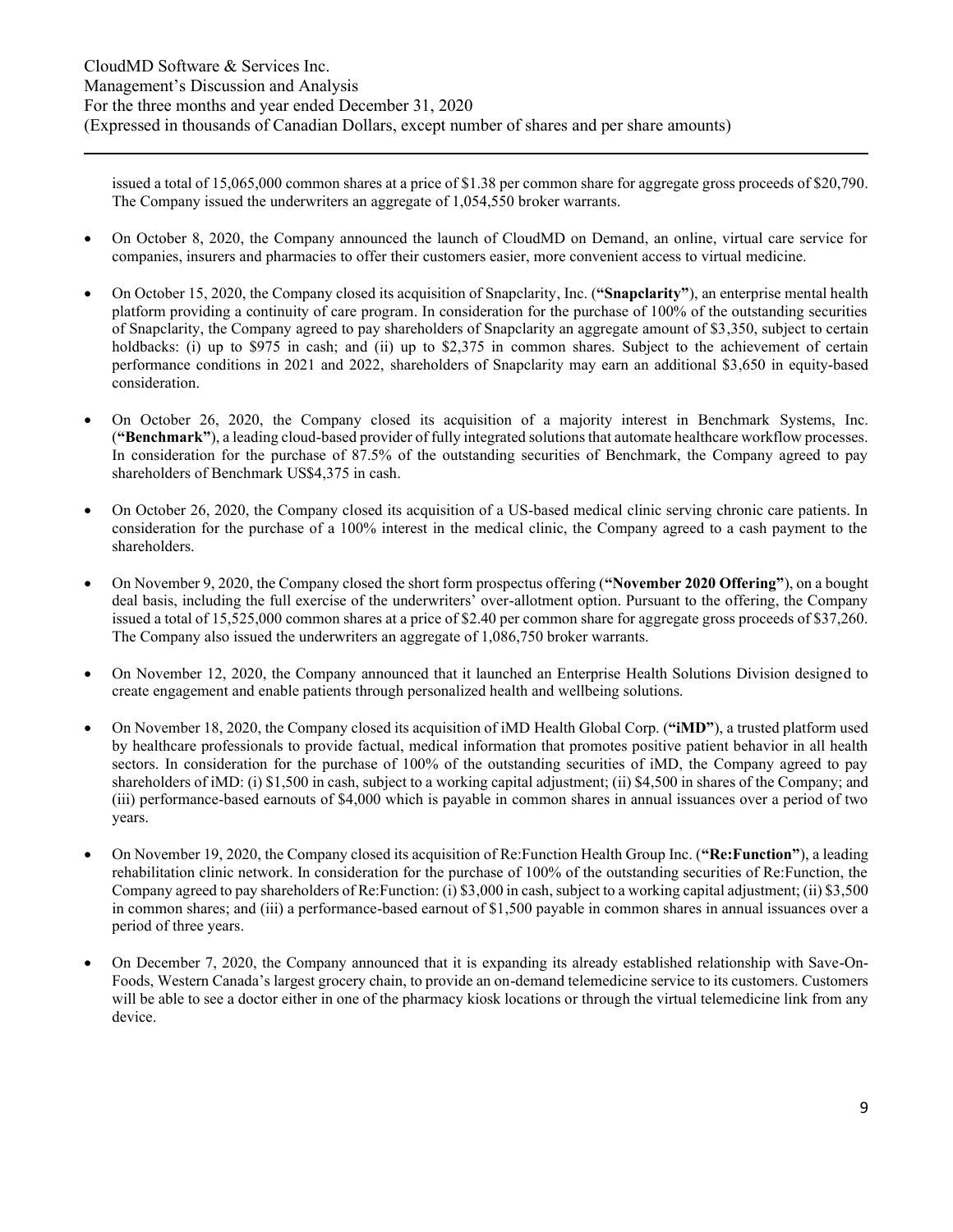### <span id="page-9-0"></span>**PRODUCTS AND SERVICES**

The Company categorizes its products and services as follows: (1) Clinic Services & Pharmacies; (2) Digital Services; and (3) Enterprise Health Solutions.

#### **Clinic Services & Pharmacies**

The Company currently operates 14 brick-and-mortar medical and rehabilitation clinics located in British Columbia, Ontario and the United States, including telemedicine services available in British Columbia and Ontario. The Company is focused on providing healthcare services, with the support of doctors, within the context of publicly accessible healthcare services that are reimbursed by the applicable health authorities. To the extent there are services rendered by the Company that are not eligible for reimbursement, such services are charged directly to patients and/or third parties.

The Company's strategy for maximizing income potential from its health clinics is based on its mergers and acquisitions strategy and shared services approach which includes, but is not limited to, acquiring additional primary health clinics, obtaining cost efficiencies and improvements through synergies (derived via scale enhancements as well as technology improvements) and providing digitally-enabled healthcare through technologies such as telemedicine.

#### *CloudMD telemedicine application*

CloudMD is a direct-to-consumer telemedicine platform that connects patients in British Columbia and Ontario, who hold valid health cards, to a licensed physician for real-time medical visits via videoconferencing technology. The CloudMD platform can be accessed via an application that is available for download on smartphones and tablets through the Apple and Google Play stores, or over the Internet via a web browser.

#### *Medical Clinics*

The Company currently operates a network of inter-connected, high-tech medical clinics in British Columbia, Ontario and the United States. The medical clinics provide full-service family practice and patient care at these facilities, including telemedicine visits. CloudMD's clinic network includes over 100 medical practitioners and services over 500,000 patients directly.

#### *Re:Function Health Group*

Re:Function is an integrated network of 8 rehabilitation clinics which includes specialists, mental health and allied health professionals providing various rehabilitation services. The group of expert clinicians have achieved advanced certification in assessment processes and work for enterprise clients, insurers and corporations for long-term disability claims and return to work outcomes.

#### *Pharmacies / CloudMD on Demand*

The Company currently operates two pharmacies based in the Greater Vancouver Region in British Columbia. The pharmacies' primary source of revenue is the retailing of prescription drugs, over-the-counter drugs, and other front store items. In addition to product retailing, the pharmacies provide clinical services such as medication reviews and compounding services.

The Company has also partnered with pharmacy chains across Canada to provide on-demand virtual care kiosks in pharmacy consultation rooms which allows customers to see a licensed Doctor for prescription refills and to diagnose non-emergency conditions, such as colds and flu, skin conditions, urinary tract infection, dizziness, fever and headache. The Company also offers on-demand telemedicine links through CloudMD on Demand which can be white-labeled into any website or ecommerce platform providing direct access to a doctor.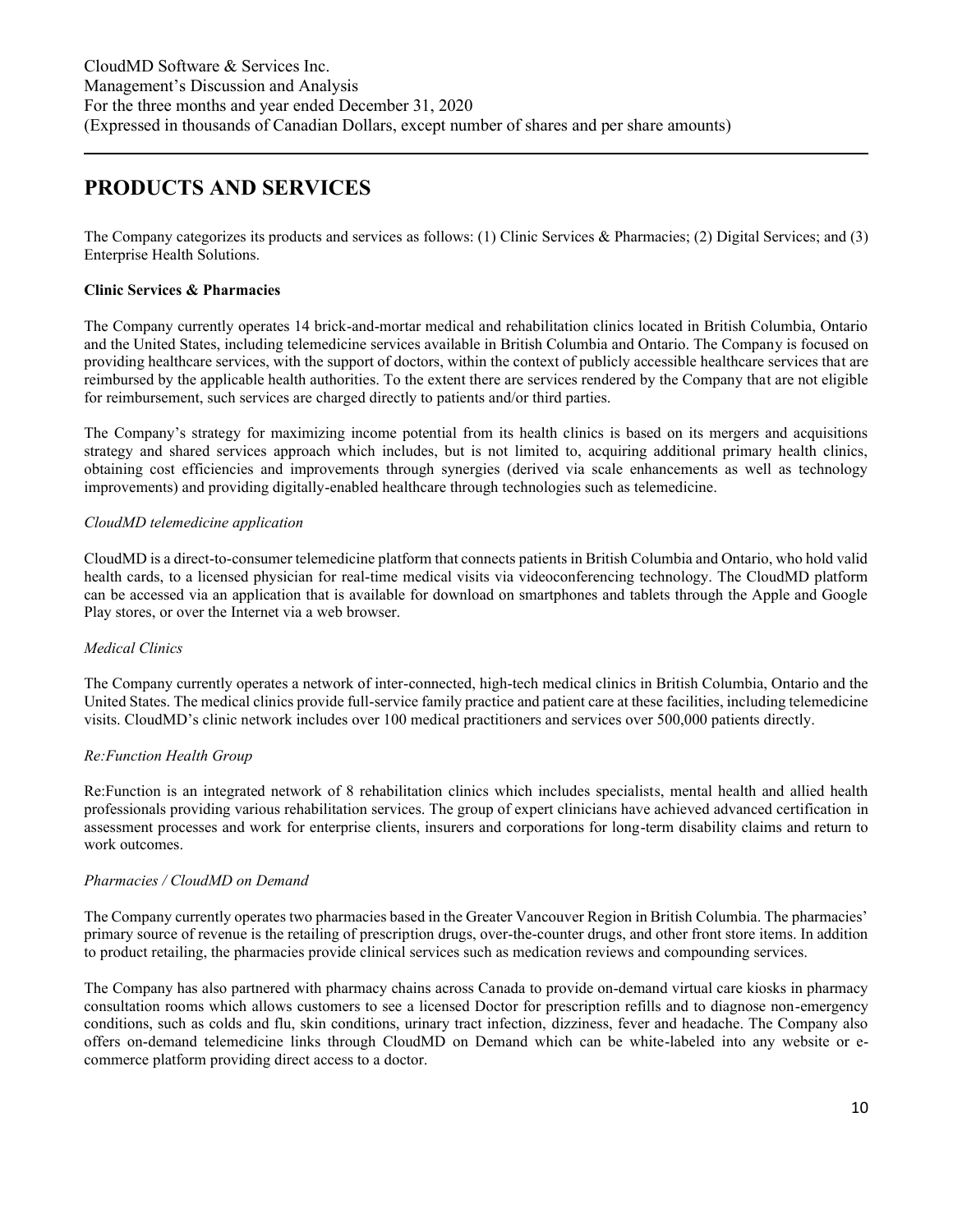#### **Digital Services**

The Company offers health technology solutions to medical professionals including cloud-based electronic medical records (**"EMR"**) software, medical billing and practice management software, and an array of telemedicine platforms. The Company also offers digital platforms to serve individuals for their eyecare and specialty drug needs.

#### *JunoEMR*

JunoEMR is a cloud-based EMR solution which is currently used by approximately 400 clinics across Canada, over 3,000 licensed practitioners, 1,500 staff and services almost 3,000,000 registered patients. The JunoEMR software is used in medical clinics and enables physicians to electronically chart patient encounters. The JunoEMR software is held by the Company through its subsidiary, Cloud Practice Inc. (**"Cloud Practice"**).

#### *MyHealthAccess*

MyHealthAccess is an online patient portal that enables online appointment booking and telemedicine visits. The MyHealthAccess platform enables patients in the JunoEMR database to directly interact with their healthcare providers and primary care clinics via a user-friendly application. Through the web-based application, patients can book appointments in real time 24/7, chat with clinic staff and see their doctor via videoconferencing technology. The MyHealthAccess platform is held by the Company through its subsidiary, Cloud Practice.

#### *Benchmark Systems*

Benchmark is a US-based full-service suite of cloud-based medical practice solutions including patient portals, personal health records, scheduling solutions, billing, messaging, eFax, computerized physician order entry **("CPOE")** and prescription scripting. Benchmark is a trusted EMR provider serving over 200 clinics and 800 practitioners across 35 states.

#### *ClinicAid*

ClinicAid is a medical billing software that processes upwards of \$40,000 in patient payments to over 3,000 health providers on a monthly basis. The ClinicAid software is held by the Company through its subsidiary, Cloud Practice.

#### *Livecare Connect*

Livecare Connect is a stand-alone telemedicine platform used by physicians and other allied health professionals across Canada. The Livecare Connect platform is EMR-agnostic and has application programming interface which allows seamless integration with several other EMR software systems such as OSCAR and Profile. The platform can also be white-labelled for organizations and enterprises wanting to customize or brand their virtual platforms. The Livecare Connect platform is held by the Company through its subsidiary, Livecare.

#### *IDYA4*

CloudMD has an innovative health data integration and security technology platform, the Real Time Intervention Platform (**"RTIP"**), that is the technology backbone of CloudMD's integration of its healthcare solutions providing one, digitally connected, patient-focused platform. Initial stages of the integration are well underway, and the Company will be deploying the unified product offering to partners and enterprise clients within a few months. The combined technology will also be valuable as CloudMD continues to emphasize patient engagement through connected technology, healthcare portals, telehealth applications, and wearable devices.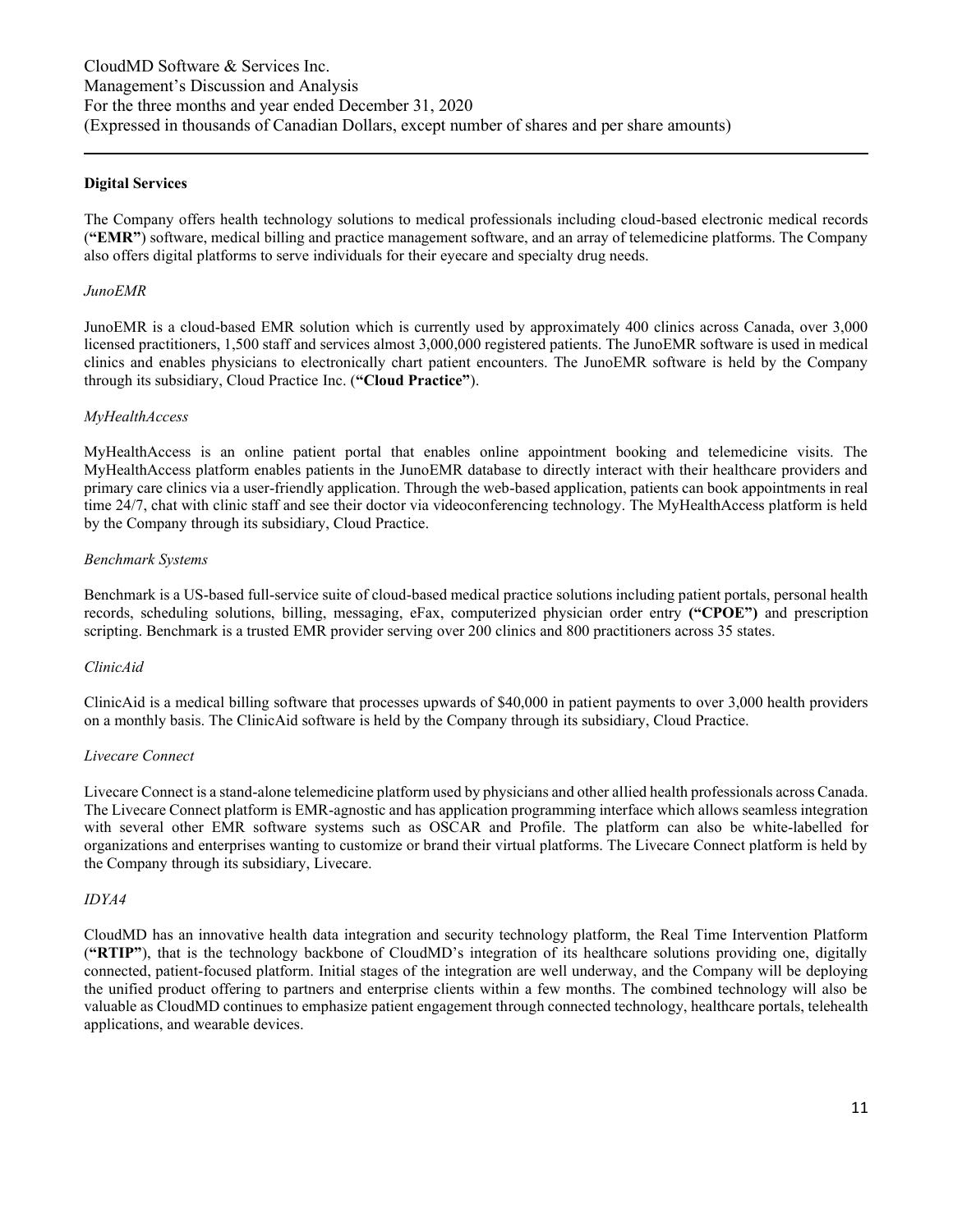Various RTIP modules have been operational for last 15 years in the health, human services, homeland security and Public safety to enable information sharing and interoperability. The RTIP platform is currently being used at the highest levels of US Government across a number of programs including substance use disorder and the opioid crisis.

#### *VisionPros*

VisionPros is an online eyecare platform providing contact lenses and eyeglasses to customers across North America. VisionPros offers customers all of the leading brands of contact lenses and has its own line of eyeglasses and sunglasses called KIND Eyewear. A doctor-led company, VisionPros has developed and will soon launch an innovative, disruptive online vision test that uniquely ensures the accuracy and authentication of scripts unseen before with current existing online vision tests. For over 10 years, VisionPros has donated funding, equipment and medical personnel to bring the gift of sight to people in need in underdeveloped countries.

#### *Rxi*

Rx Infinity Inc., Rxi Pharmacy Inc., and Rxi Health Solutions Inc. (collectively **"Rxi"**) is a Canadian-based specialty drug wholesaler, pharmacy and technology/patient support program administrator. The company develops customized programs for a variety of clients that offer end-to-end solutions to optimize holistic disease management and clinical treatment outcomes for patients requiring complex and expensive pharmaceutical treatments. Rxi's pharmaceutical logistic services include drug distribution, patient navigation assistance, a preferred pharmacy network of over 500 pharmacies and real-time universal disease management software.

#### **Enterprise Health Solutions**

CloudMD's Enterprise Health Solutions Division includes one of the top 4 Employee Assistance Programs in Canada and offers one comprehensive, digitally connected platform for corporations, insurers and advisors to better manage the health and wellness of their employees and customers.

Through a number of strategic acquisitions, CloudMD is now positioned as a leading provider to the employer healthcare market. The combination of these solutions provides one centralized ecosystem focusing on longitudinal care while increasing patient satisfaction, reducing healthcare costs, decreasing wait times, and providing better return to work outcomes. CloudMD's capabilities include:

#### *Mental Health Support*

CloudMD's on-demand, digital platform that provides an assessment for mental health disorders that includes a personalized care plan, access to online resources, a clinical healthcare team, and the ability to match to the right therapists. CloudMD now provides an integrated digital platform that combines top-tier primary healthcare with clinically-proven mental health support, making it a comprehensive one-stop-shop solution supporting the entire needs of patients suffering from mental health or behaviour disorders. Mental health support is delivered by the Company through its subsidiaries, HumanaCare Organizational Resources Inc. (**"HumanaCare"**), Snapclarity and Oncidium Inc. (**"Oncidium"**).

#### *Employee and Student Assistance Programs*

CloudMD has the top 4 Employee and Student Assistance program in Canada and is a leader in employee health programs focused on delivering improved mental and physical health outcomes to organizations, employees and families.

Integrated with CloudMD's EHS services, the solution will offer a comprehensive, holistic approach to healthcare which includes telemedicine, triaging, on-demand mental health support, and educational healthcare resources. The combination creates the only employee assistance solution to deliver care plans to employees for short-term, long-term and chronic care.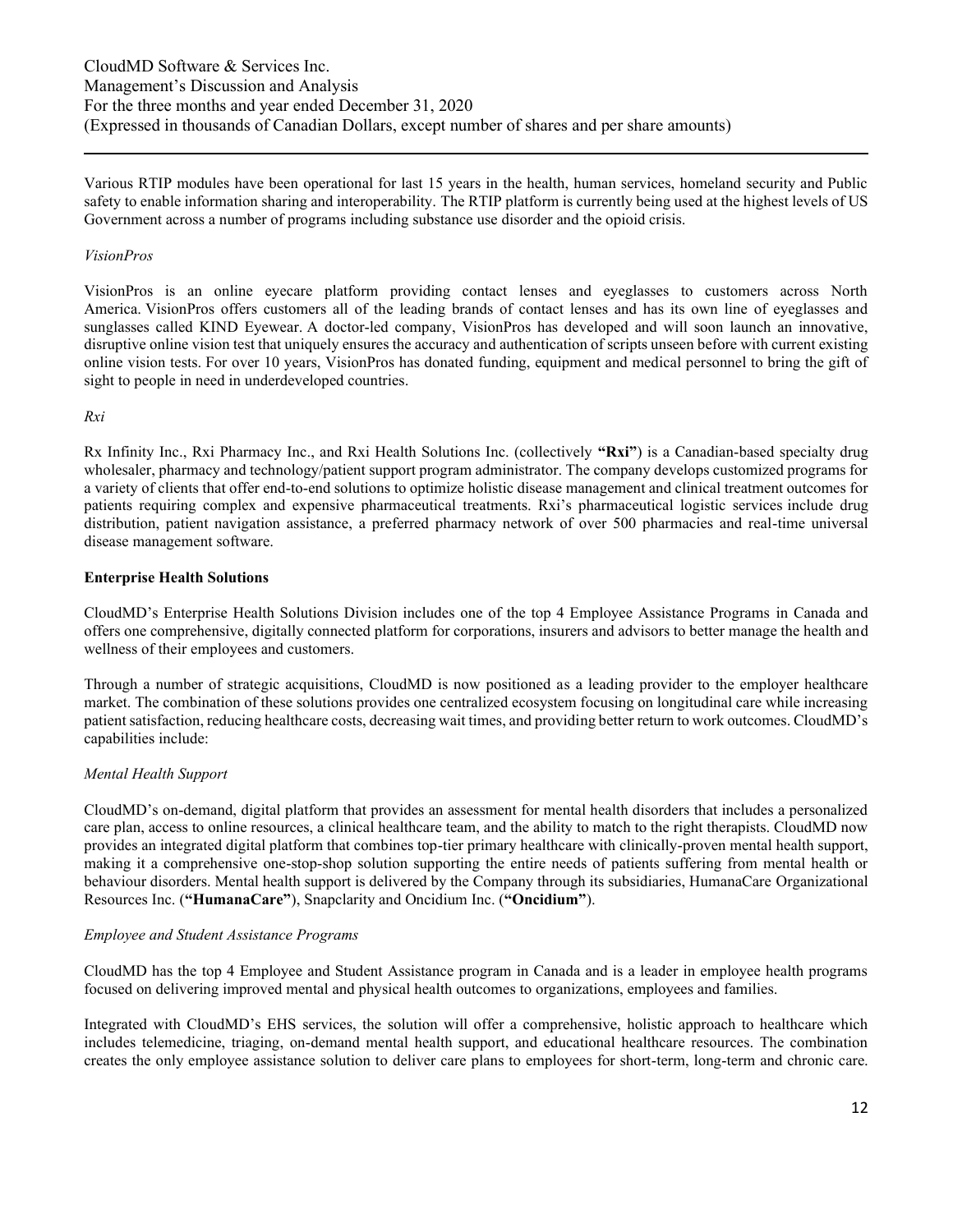Employee and student assistance programs are delivered by the Company through its subsidiaries, HumanaCare and Aspiria Corp. (**"Aspiria"**).

#### *Healthcare Navigation & Specialist*

CloudMD's real time digital database of over 55,000 publicly available specialists and their wait times, enables patient referrals to the right specialist in the shortest available time. The platform provides medical consultations, wellness plans and referrals to Canadian healthcare providers in support of patients' mental and physical health issues. The solutions are utilized by a wide range of customers including employers, individuals, disability case managers, life and health insurers and property and casualty insurers. Proven results include a 20% reduction in benefit and disability costs, 6-month reduction in disability duration (on average), access to treatment 220 days sooner (on average), improved employee satisfaction (reported by 75% of clients) and 420% ROI or greater in payroll savings due to reduced illness-related absences. Healthcare navigation and specialist services are delivered by the Company through its subsidiaries, Medical Confidence Inc. (**"Medical Confidence"**), Rxi and Oncidium.

#### *Rehabilitation and Assessments*

CloudMD has a national, integrated network of rehabilitation clinics with thousands of specialists and allied health professionals including occupational therapists, physiotherapists, kinesiologists, psychologists, psychiatrists and counsellors. Services include: independent medical assessments, return to work support, functional capacity evaluations, rehabilitation support, job demand analysis, etc. These services are delivered virtually, on-demand and on site. Rehabilitation and assessments are delivered by the Company through its subsidiaries, Re:Function and Oncidium.

#### *Education*

CloudMD has an award-winning platform providing peer-reviewed educational resources and trusted platform used by healthcare professionals to provide factual, medical information that promotes positive patient behaviour in all health sectors. The intuitive platform provides a robust digital library and consultative visual component which is available on any digital device. The platform has access to over 7.5 million patients and is currently being used by over 10,000 healthcare professionals and other users including: 3,800 doctors, 2,000 pharmacies, 140 hospitals, and 150 specialty clinics. In addition, it has partnerships with over 30 global pharmaceuticals companies, 18 digital healthcare integration providers, Health Canada and over 60 healthcare associations in North America. The robust medical library already has over 80,000 patient-friendly images, brochures and videos covering 2,100 health conditions, which includes the medical Mayo Clinic library. Education is delivered by the Company through its subsidiary, iMD.

#### *Absence Management*

Through the recently announced acquisition of Oncidium, CloudMD will have one of Canada's leading health management companies with clients from a number of Canada's Fortune 500 Companies. Oncidium's services focus on reducing occupational absence by delivering solutions that improve the health and wellness of employees. Oncidium's services include solutions that support absentee management, short-term and long-term disability, workers' compensation claims management, mental health assessment and evaluation services that focus on prevention, accommodation, and recovery. Oncidium's services are delivered virtually, on-demand and on-site through its network of over 1,000 healthcare professionals, assessors and medical centers nationally.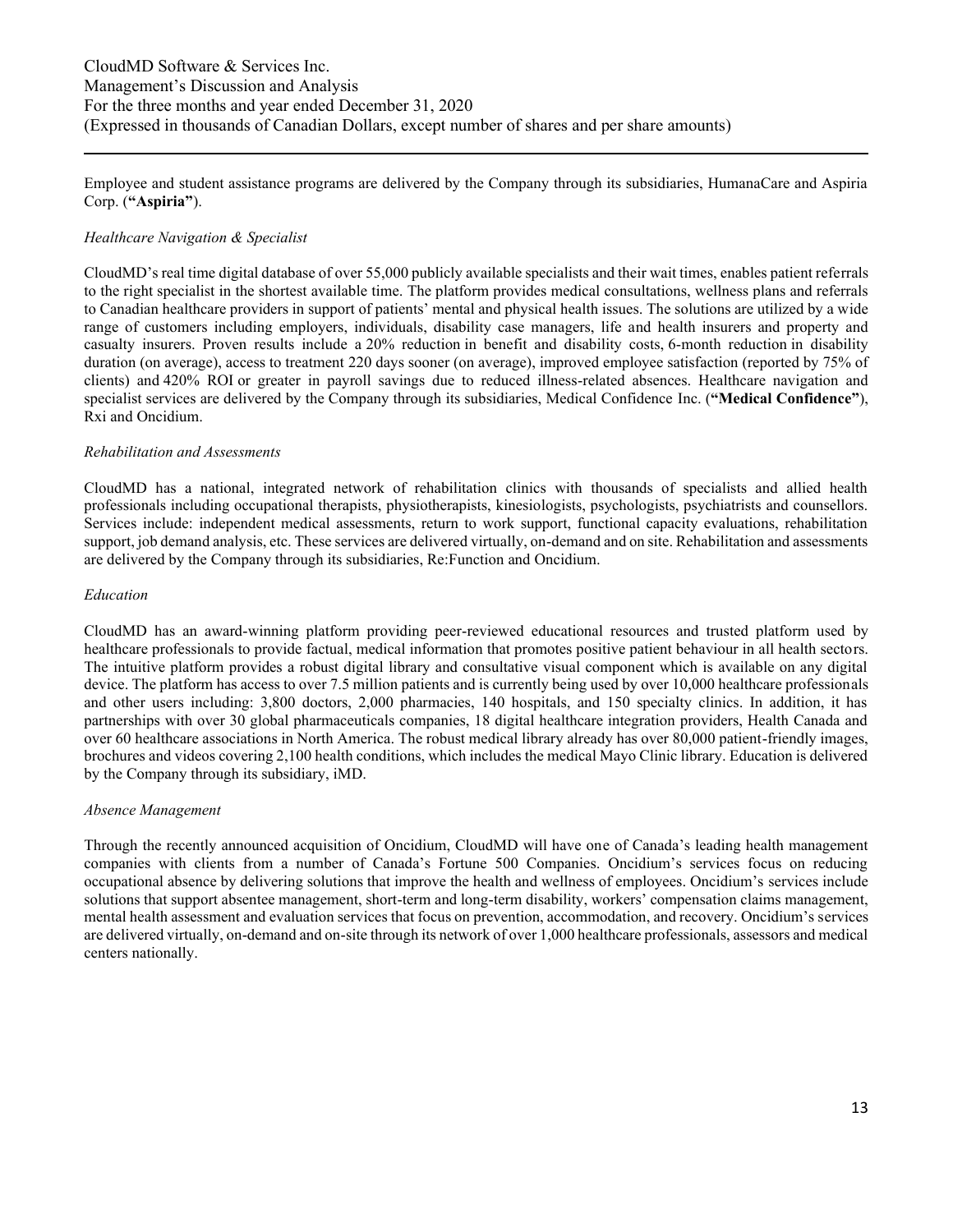# <span id="page-13-0"></span>**SELECTED FINANCIAL INFORMATION**

The following tables provides key financial information for the three most recently completed fiscal years of the Company:

| Statement of net loss comprehensive loss                     |   | December 31,<br><b>2020</b> |     | December 31,<br>2019 | December 31,<br>2018 |
|--------------------------------------------------------------|---|-----------------------------|-----|----------------------|----------------------|
| Revenue                                                      |   | 15,016                      | - S | 6,770                | 1,202                |
| Net comprehensive loss attributable to equity holders of the |   |                             |     |                      |                      |
| Company                                                      |   | (12, 339)                   |     | (4,718)              | (2,691)              |
| Earnings per share ("EPS"), basic and diluted                |   | (0.11)                      |     | (0.07)               | (0.06)               |
|                                                              |   | December 31,                |     | December 31,         | December 31,         |
| <b>Statement of financial position</b>                       |   | 2020                        |     | 2019                 | 2018                 |
| Total assets                                                 | S | 121,860                     |     | 17.727               | 6,423                |
| Total non-current financial liabilities                      |   | 6,715                       |     | 3.910                |                      |

The following table highlights key financial information for the three months and year ended December 31, 2020 as compared to the prior comparable periods:

|                                                                         |                    | Three months ended       |            |            | Year ended |              |               |               |  |          |         |  |
|-------------------------------------------------------------------------|--------------------|--------------------------|------------|------------|------------|--------------|---------------|---------------|--|----------|---------|--|
| <b>Selected Financial Information</b>                                   | December 31,       |                          | Variance   |            |            | December 31, |               |               |  | Variance |         |  |
|                                                                         | 2020               | 2019                     | <b>(S)</b> | $(\%)$     |            | 2020         |               | 2019          |  | (S)      | $(\%)$  |  |
| Revenue                                                                 | \$<br>5,810 \$     | $2,443$ \$               | 3,367      | $138%$ \$  |            | 15,016       | <sup>\$</sup> | 6,770<br>- \$ |  | 8,246    | 122%    |  |
| Cost of sales                                                           | (3,464)            | (1,380)                  | (2,084)    | 151%       |            | (9,256)      |               | (3,731)       |  | (5,525)  | 148%    |  |
| Gross profit <sup>(1)</sup>                                             | 2,346              | 1,063                    | 1,283      | 121%       |            | 5,760        |               | 3,039         |  | 2,721    | 90%     |  |
| Gross profit %                                                          | 40.4%              | 43.5%                    |            |            |            | 38.4%        |               | 44.9%         |  |          |         |  |
| Expenses                                                                | 8,336              | 2,443                    | 5,893      | 241%       |            | 18,471       |               | 7,417         |  | 11,054   | 149%    |  |
| Loss before other items                                                 | (5,990)            | (1,380)                  | (4,610)    | 334%       |            | (12,711)     |               | (4,378)       |  | (8,333)  | 190%    |  |
| Other items and taxes                                                   | 776                | (94)                     | 870        | $-926%$    |            | 362          |               | (340)         |  | 702      | $-206%$ |  |
| Non-controlling interest                                                | 10                 | $\overline{\phantom{0}}$ | 10         | 100%       |            | 10           |               | ٠             |  | 10       | 100%    |  |
| Net comprehensive loss attributable to equity<br>holders of the Company | (5,224)            | (1, 474)                 | (3,750)    | 254%       |            | (12,339)     |               | (4,718)       |  | (7,641)  | 162%    |  |
| Adjusted EBITDA <sup>(1)</sup>                                          | \$<br>$(1,516)$ \$ | $(601)$ \$               | (915)      | $152\%$ \$ |            | $(4,960)$ \$ |               | $(2,112)$ \$  |  | (2,848)  | 135%    |  |

*(1) Gross profit and Adjusted EBITDA are non-GAAP measures as described in the Non-GAAP Financial Measures section of this MD&A.*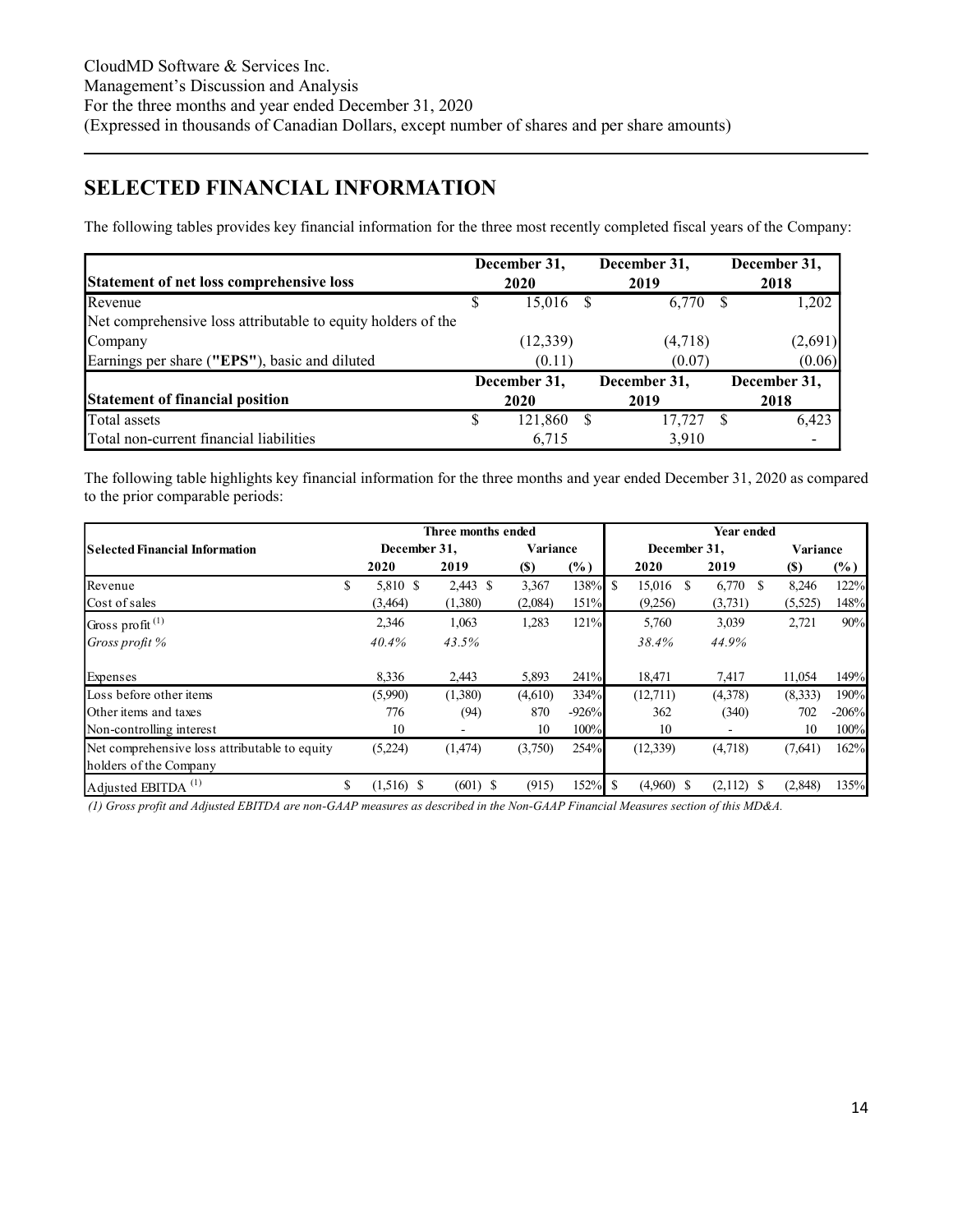### <span id="page-14-0"></span>**OVERALL PERFORMANCE AND DISCUSSION OF OPERATIONS**

#### *Revenue*

The following table provides a summary of our revenues by category:

|                              |   |              | Three months ended |          |                |  |              | Year ended |       |  |          |        |  |
|------------------------------|---|--------------|--------------------|----------|----------------|--|--------------|------------|-------|--|----------|--------|--|
| <b>Revenue</b>               |   | December 31, |                    | Variance |                |  | December 31, |            |       |  | Variance |        |  |
|                              |   | 2020         | 2019               | (S)      | $\frac{10}{6}$ |  | 2020         |            | 2019  |  | (\$)     | $(\%)$ |  |
| Clinic services & pharmacies |   | 3,980        | 2,047              | 1,933    | 94%            |  | 11,753       |            | 5,418 |  | 6,335    | 117%   |  |
| Digital services             |   | 1.549        | 396                | 1,153    | 291%           |  | 2,982        |            | 1,352 |  | 1,630    | 121%   |  |
| Enterprise health solutions  |   | 281          | -                  | 281      | 100%           |  | 281          |            |       |  | 281      | 100%   |  |
| <b>Total revenue</b>         | S | 5.810        | 2.443              | 3.367    | $138\%$        |  | 15.016       |            | 6,770 |  | 8.246    | 122%   |  |

The following table provides a summary of our revenues by territory:

|                      |   |              | Three months ended |          |                | Year ended |              |  |                          |          |       |         |  |  |
|----------------------|---|--------------|--------------------|----------|----------------|------------|--------------|--|--------------------------|----------|-------|---------|--|--|
| Revenue              |   | December 31, |                    | Variance |                |            | December 31, |  |                          | Variance |       |         |  |  |
|                      |   | 2020         | 2019               | (S)      | $\frac{10}{6}$ |            | 2020         |  | 2019                     |          | (S)   | $(\% )$ |  |  |
| Canada               | J | 4,638        | 2,443              | 2,195    | $90\%$         |            | 13,844       |  | 6.770                    |          | 7.074 | 104%    |  |  |
| <b>Unites States</b> |   | 1.172        | -                  | 1.172    | 100%           |            | 1.172        |  | $\overline{\phantom{0}}$ |          | .172  | 100%    |  |  |
| Total revenue        | S | 5.810        | 2.443              | 3.367    | 138% I         |            | 15.016       |  | 6.770                    |          | 8.246 | 122%    |  |  |

Total revenue for the three months and year ended December 31, 2020 increased by \$3,367 or 138% and \$8,246 or 122% over the prior comparable periods, respectively. The increase in overall revenue was primarily attributable to the Company's business acquisitions completed in the past two years, where 7 acquisitions were completed in 2020 and 2 acquisitions were completed in 2019.

Excluding the impact of business acquisitions, revenue also increased due to organic growth realized in all of its underlying businesses for the quarter and year ended December 31, 2020 as compared to 2019. The Company achieved this organic growth due to: (1) market adoption of telehealth services, as accelerated by COVID-19; (2) new product features and enhancements made towards the Company's digital platforms; and (3) positive impact from marketing campaigns in 2020 to increase awareness of the Company's brand and services.

COVID-19 caused an initial negative impact to revenues earned from clinic services and pharmacies, as public health officials recommended precautions to mitigate the spread of the virus. Subsequently, the Company managed this impact by transitioning its patients to its telehealth services.

Subsequent to December 31, 2020, the Company completed 6 business acquisitions and the Company expects its overall revenues to significantly increase over its 2020 fiscal year levels. The Company's growth strategy includes acquisitions, which is centered on acquiring products, capabilities, clinical specialties and technologies that are highly scalable and rapidly growing.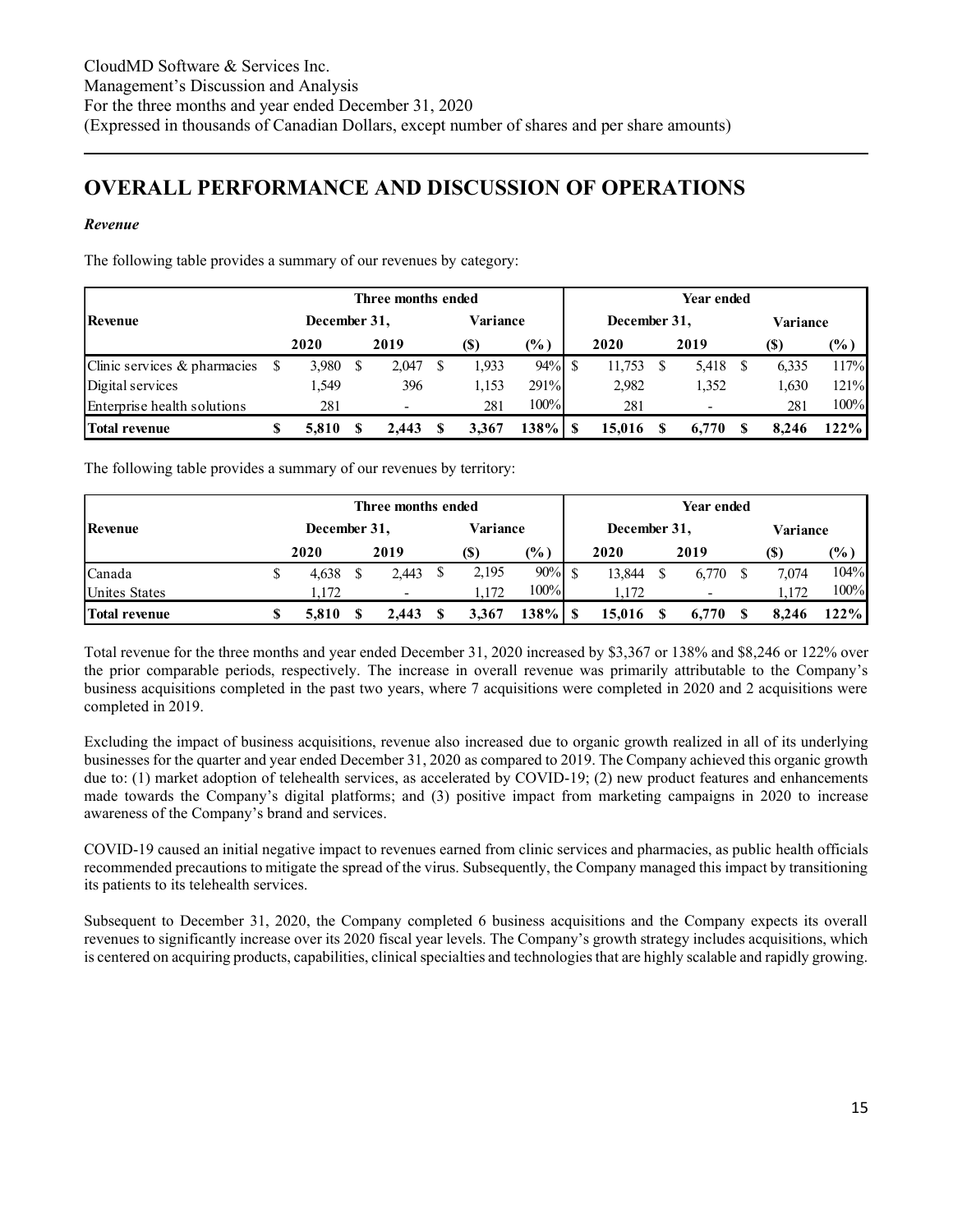#### *Gross Profit*

Gross profit for the three months and year ended December 31, 2020 increased by \$1,283 or 121% and \$2,721 or 90% over the prior comparable periods, respectively, as a result of the increase in total revenue, primarily attributable to business acquisitions and organic growth.

The gross profit percentage was 40.4% and 38.4% for the three months and year ended December 31, 2020, a decrease from 43.5% and 44.9% for the same year-ago periods, respectively. In the current year, the Company reclassified certain expenses within its Statement of Net Loss and Comprehensive Loss to cost of sales, which resulted in an overall decrease in gross profit percentage as compared to the same-year ago periods. The Company's underlying gross profit percentage remains healthy and robust.

The Company expects its gross profit to increase in the future, underpinned by an expected increase in overall revenues due to 6 business acquisitions completed subsequent to December 31, 2020. The associated gross margin percentage will fluctuate and will be influenced by revenue earned from each individual business, as each business has its own inherent gross margin profile.

#### *Expenses*

|                                          |              | Three months ended       |          |            | Year ended   |          |          |        |  |  |  |  |  |
|------------------------------------------|--------------|--------------------------|----------|------------|--------------|----------|----------|--------|--|--|--|--|--|
| <b>Expenses</b>                          | December 31. |                          | Variance |            | December 31. |          | Variance |        |  |  |  |  |  |
|                                          | 2020         | 2019                     | $(s)$    | $(\%)$     | 2020         | 2019     | (S)      | $(\%)$ |  |  |  |  |  |
| Expenses, as reported                    | 8,336 \$     | $2,443$ \$               | 5,893    | $241\%$ \$ | 18,471 \$    | 7,417 \$ | 11,054   | 149%   |  |  |  |  |  |
| Non-cash expenses:                       |              |                          |          |            |              |          |          |        |  |  |  |  |  |
| Stock-based compensation                 | (2, 134)     | (530)                    | (1,604)  | 303%       | (3,642)      | (1,756)  | (1,886)  | 107%   |  |  |  |  |  |
| Depreciation and amortization            | (701)        | (297)                    | (404)    | 136%       | (1,374)      | (546)    | (828)    | 152%   |  |  |  |  |  |
| Cash expenses                            | 5,501        | 1,616                    | 3,885    | 240%       | 13,455       | 5,115    | 8,340    | 163%   |  |  |  |  |  |
| Non-operating expenses:                  |              |                          |          |            |              |          |          |        |  |  |  |  |  |
| Financing-related costs <sup>(1)</sup>   | (573)        | (97)                     | (476)    | 491%       | (1,078)      | (97)     | (981)    | 1011%  |  |  |  |  |  |
| Acquisition-related costs <sup>(1)</sup> | (783)        | (32)                     | (751)    | 2347%      | (1,227)      | (140)    | (1,087)  | 777%   |  |  |  |  |  |
| Litigation costs <sup>(1)</sup>          | (165)        | $\overline{\phantom{a}}$ | (165)    | $-100%$    | (232)        | (21)     | (211)    | 1005%  |  |  |  |  |  |
| Adjusted cash expenses <sup>(1)</sup>    | 3,980 \$     | 1,487 \$                 | 2,493    | $168%$ \$  | 10,918 \$    | 4,857 \$ | 6,061    | 125%   |  |  |  |  |  |

*(1) Financing-Related Costs, Acquisition-Related Costs, Litigation Costs and Adjusted Cash Expenses are non-GAAP measure as described in the Non-GAAP Financial Measures section of this MD&A.* 

Total expenses for the three months and year ended December 31, 2020 increased by \$5,893 or 241% and \$11,054 or 149% over the prior comparable periods, respectively.

In the current period, the Company updated the presentation of its Statement of Net Loss and Comprehensive Loss. The Company updated its presentation to disclose the following:

- *Operating Expenses by Function* its operating expenses have been classified as Sales and Marketing, Research and Development, and General and Administrative;
- *Non-Cash Expenses* share-based compensation, depreciation of property and equipment, and amortization of intangible assets are separately reported to aid the reader in understanding the non-cash expenses incurred by the Company; and,
- *Non-Operating Expenses* financing-related costs and acquisition-related costs represent significant costs to the Company's Statement of Net Loss and Comprehensive Loss, which are not operational in nature. These expenses have been separately reported to aid the reader in understanding the expenses required by the Company to operate its businesses.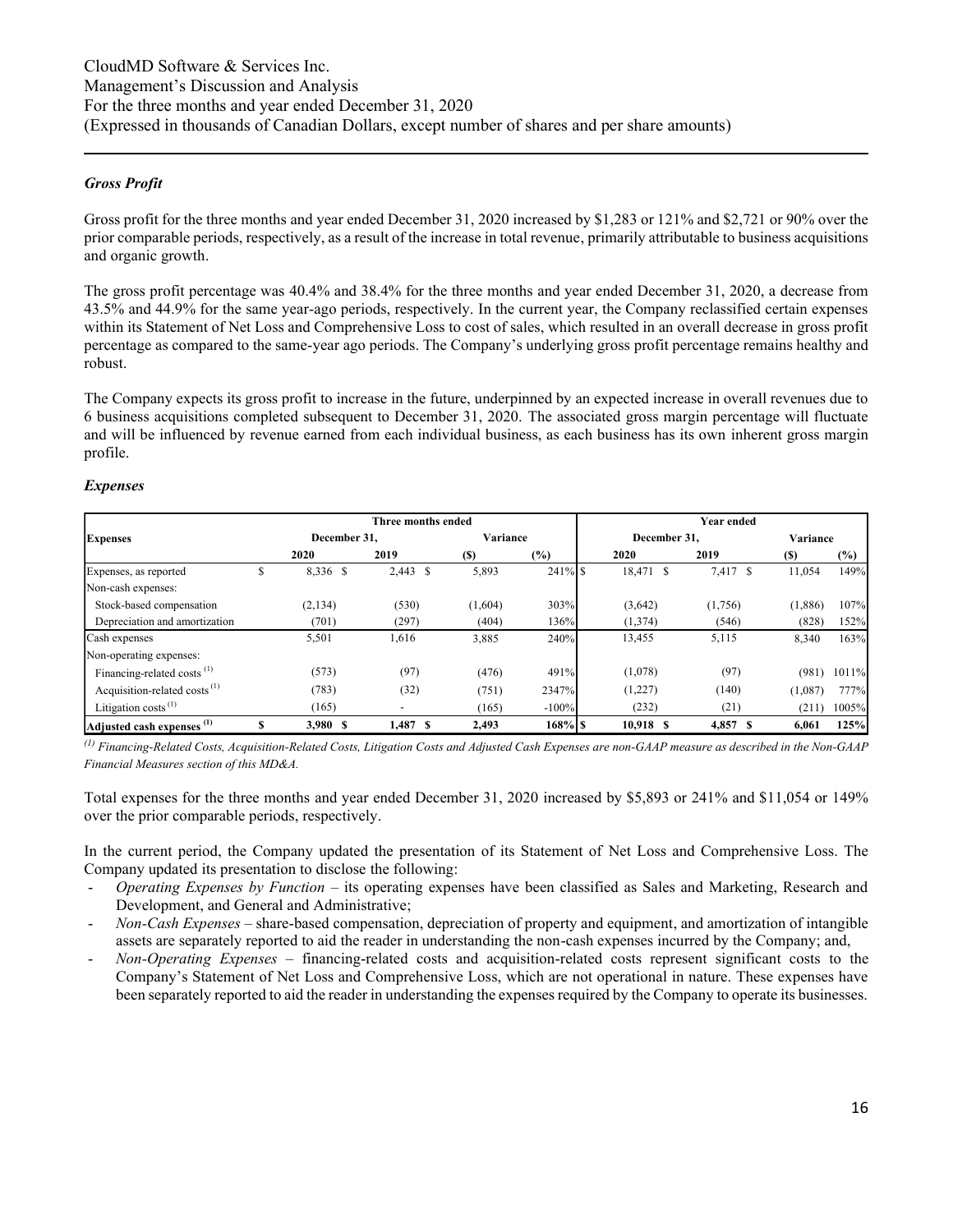|                                        | <b>O4 2020</b> |     | O3 2020 |   | Q2 2020 |   | Q1 2020 |     | Q4 2019                  |
|----------------------------------------|----------------|-----|---------|---|---------|---|---------|-----|--------------------------|
| Sales and marketing<br>\$              | $1,119$ \$     |     | 769     | S | 739     | S | 777     | \$. | 424                      |
| Research and development               | 690            |     | 393     |   | 427     |   | 334     |     | 464                      |
| General and administrative             | 2,336          |     | 1,499   |   | 1.223   |   | 844     |     | 599                      |
| Share-based compensation               | 2,134          |     | 559     |   | 504     |   | 445     |     | 530                      |
| Amortization of intangible assets      | 329            |     | 63      |   | 62      |   | 61      |     | $\overline{\phantom{a}}$ |
| Depreciation of property and equipment | 372            |     | 199     |   | 148     |   | 140     |     | 297                      |
| Financing-related costs                | 573            |     | 245     |   | 195     |   | 65      |     | 97                       |
| Acquisition-related costs              | 783            |     | 211     |   | 135     |   | 98      |     | 32                       |
| <b>Total expenses</b>                  | 8.336          | - 8 | 3.938   |   | 3.433   |   | 2.764   | \$  | 2,443                    |

The following table outlines the effect of the reclassification of expenses from Q4 2019 to Q4 2020:

The Company defines Adjusted Cash Expenses as expenses excluding non-cash expenses, non-operating expenses and litigation costs. Adjusted cash expenses for the three months and year ended December 31, 2020 increased by \$2,494 or 168% and \$6,062 or 125% over the prior comparable periods, respectively. The increase for the quarter and year was primarily due to the Company's acquisitions in 2020 and 2019, and higher staffing costs due to an expanded workforce to support the Company's growth strategy.

Adjusted cash expenses are expected to increase in the future due to the 6 business acquisitions completed subsequent to the period, and costs necessary to support the Company's growth strategy.

|                             |              | Three months ended |          | Year ended |              |            |  |          |          |       |               |  |
|-----------------------------|--------------|--------------------|----------|------------|--------------|------------|--|----------|----------|-------|---------------|--|
| <b>Operational Expenses</b> | December 31. |                    | Variance |            | December 31. |            |  |          | Variance |       |               |  |
|                             | 2020         | 2019               | (S)      | $(\%)$     |              | 2020       |  | 2019     |          |       | $\frac{6}{2}$ |  |
| Sale and marketing          | 1,119 \$     | 424 \$             | 695      | 164% S     |              | $3,404$ \$ |  | .796 \$  |          | 1.608 | 90%           |  |
| Research and development    | 690          | 464                | 226      | 49%        |              | 1,844      |  | 790      |          | 1,054 | 133%          |  |
| General and administrative  | 2,336        | 599                | .737     | 290%       |              | 5.902      |  | 2.292    |          | 3.610 | 158%          |  |
| <b>Operational expenses</b> | 4.145 S      | 1,487 \$           | 2.658    | 179% IS    |              | 11.150 \$  |  | 4,878 \$ |          | 6.272 | 129%          |  |

#### Sales and Marketing

Sales and marketing expenses for the three months and year ended December 31, 2020 increased by \$695 or 164% and \$1,608 or 90% over the prior comparable periods, respectively. The increase is primarily attributable to marketing campaigns in 2020 to increase awareness of the Company's brand and services, additional staffing costs incurred to support its revenue growth, and additional expenses from businesses acquired in 2020.

#### Research and Development

Research and development expenses for the three months and year ended December 31, 2020 increased by \$226 or 49% and \$1,054 or 133% over the prior comparable periods, respectively. The increase is primarily attributable to additional staffing costs to support the software development activities for the Company's digital platforms; and additional expenses from businesses acquired in 2020.

#### General and Administrative

General and administrative expenses for the three months and year ended December 31, 2020 increased by \$1,737 or 290% and \$3,610 or 158% over the prior comparable periods, respectively. This increase is primarily attributable to additional expenses from businesses acquired in 2020; additional staffing costs to augment the Company's infrastructure; and higher investor relations costs.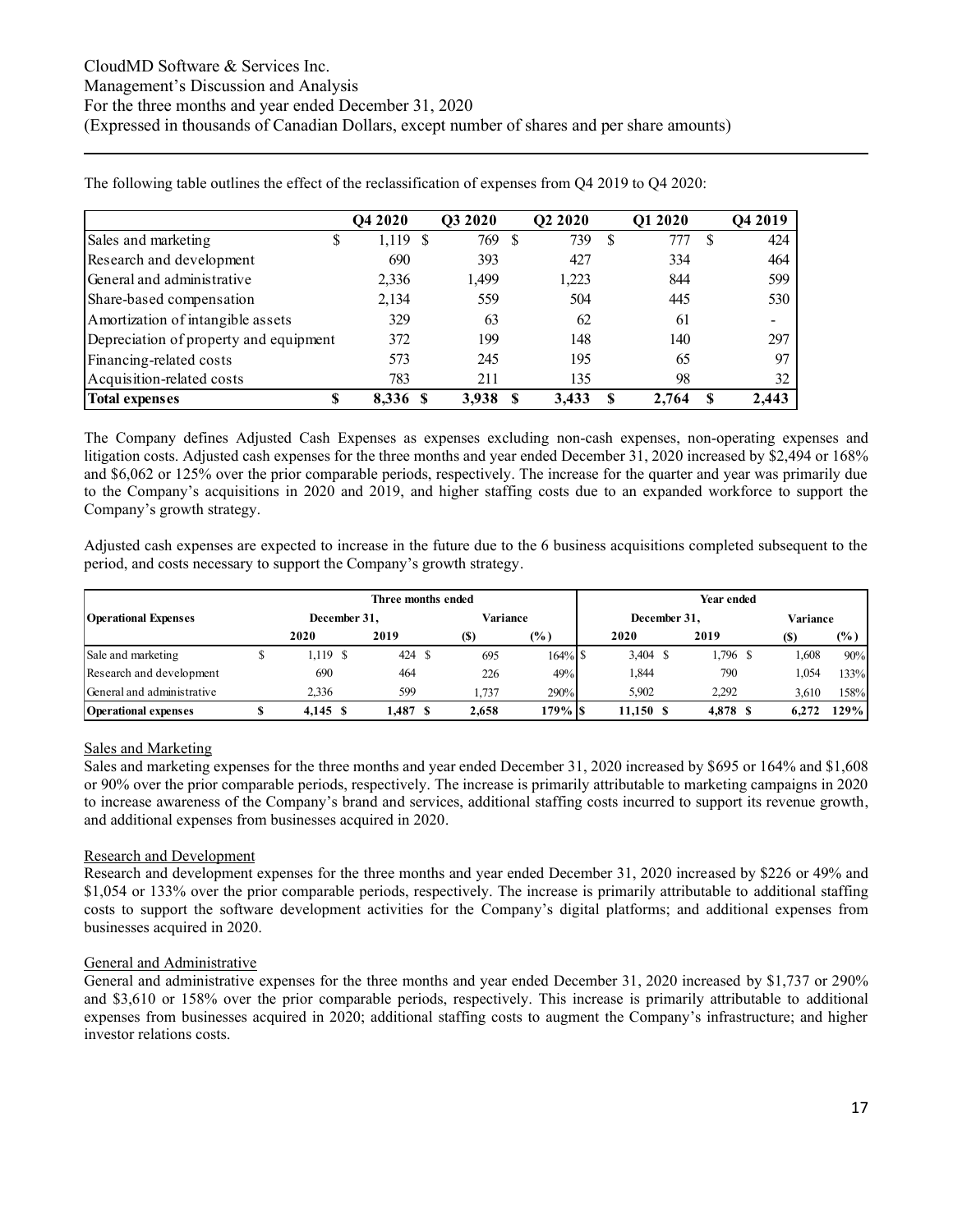#### Financing-Related Costs

Financing-related costs for the three months and year ended December 31, 2020 increased to \$573 and \$1,078, respectively. Financing-related costs include expenses incurred in relation to its equity offerings, including its brokered private placements and short form prospectus offerings. In 2020, the Company raised gross proceeds of \$75,680 from the issuance of common shares arising from a brokered private placement and 3 bought deal short form prospectus offerings.

#### Acquisition-Related Costs

Acquisition-related costs for the three months and year ended December 31, 2020 increased to \$783 and \$1,227, respectively. Acquisition-related costs include expenses incurred in relation to the Company's corporate development and business acquisition activities. In 2020, the Company completed 7 business acquisitions (2019 – 2 business acquisitions).

#### *Net Comprehensive Loss Attributable to Equity Holders of the Company*

Total net comprehensive loss attributable to equity holders of the Company for the three months and year ended December 31, 2020 was \$5,224 and \$12,339, compared to a net comprehensive loss of \$1,474 and \$4,718 for the same year-ago periods, respectively. The increase in net comprehensive loss attributable to equity holders of the Company was primarily due to additional expenses incurred to support the Company's growth strategy, exceeding its increased revenue and gross profit for the period.

#### *EBITDA and Adjusted EBITDA*

EBITDA for the three months and year ended December 31, 2020 was a loss of \$5,981 and \$12,214 compared to a loss of \$1,120 and \$3,963 for the same year-ago periods, respectively.

Adjusted EBITDA for the three months and year ended December 31, 2020 was a loss of \$1,516 and \$4,960, compared to a loss of \$601 and \$2,112 for the same year-ago periods, respectively.

The following table provides a reconciliation of net loss for the period to EBITDA and Adjusted EBITDA for the three months and year ended December 31, 2020 and 2019:

|                                                  |    |              | Three months ended |            |          |            |               |    | Year ended               |            |          |
|--------------------------------------------------|----|--------------|--------------------|------------|----------|------------|---------------|----|--------------------------|------------|----------|
|                                                  |    | December 31, |                    |            | Variance |            | December 31,  |    |                          |            | Variance |
|                                                  |    | 2020         | 2019               | <b>(S)</b> | $(\%)$   |            | 2020          |    | 2019                     | <b>(S)</b> | $(\% )$  |
| Net comprehensive loss, attributable to equity   |    |              |                    |            |          |            |               |    |                          |            |          |
| holders of the Company                           | S  | $(5,224)$ \$ | $(1, 474)$ \$      | (3,750)    |          |            | $(12,339)$ \$ |    | $(4,718)$ \$             | (7,621)    | 162%     |
| Add:                                             |    |              |                    |            |          |            |               |    |                          |            |          |
| Interest and accretion expense                   |    | 66           | 57                 |            | 9        | 16%        | 256           |    | 209                      | 47         | 22%      |
| Income taxes                                     |    | 104          |                    | 104        |          | 100%       | 123           |    | $\overline{\phantom{a}}$ | 123        | 100%     |
| Deferrred tax recovery                           |    | (1,628)      |                    | (1,628)    |          | 100%       | (1,628)       |    | ۰                        | (1,628)    | 100%     |
| Depreciation and amortization                    |    | 701          | 297                | 404        |          | 136%       | 1,374         |    | 546                      | 828        | 152%     |
| $EBITDA(1)$ for the period                       |    | (5,981)      | (1,120)            | (4, 861)   |          | 434%       | (12, 214)     |    | (3,963)                  | (8,251)    | 208%     |
| Stock-based compensation                         |    | 2,134        | 530                | 1,604      |          | 303%       | 3,642         |    | 1,756                    | 1,886      | 107%     |
| Financing-related costs                          |    | 573          | 97                 | 476        |          | 491%       | 1,078         |    | 97                       | 981        | 1011%    |
| Acquisition and other related costs, net         |    | 783          | 32                 | 751        | 2347%    |            | 1,092         |    | 140                      | 952        | 680%     |
| Litigation costs and loss provision              |    | 1,115        |                    | 1,115      |          | 100%       | 1,582         |    | 21                       | 1,561      | 7433%    |
| Change in fair value of contingent consideration |    | (140)        |                    | (140)      |          | 100%       | (140)         |    |                          | (140)      | 100%     |
| Loss from discontinued operations                |    |              | (140)              | 140        | $-100%$  |            | ۰             |    | (163)                    | 163        | $-100%$  |
| Adjusted $EBITDA(1)$ for the period              | \$ | $(1,516)$ \$ | (601)<br>-S        | (915)      |          | $152\%$ \$ | (4,960)       | -8 | (2,112)                  | (2,848)    | 135%     |

*(1) EBITDA and Adjusted EBITDA are non-GAAP measures as described in the Non-GAAP Financial Measures section of this MD&A.*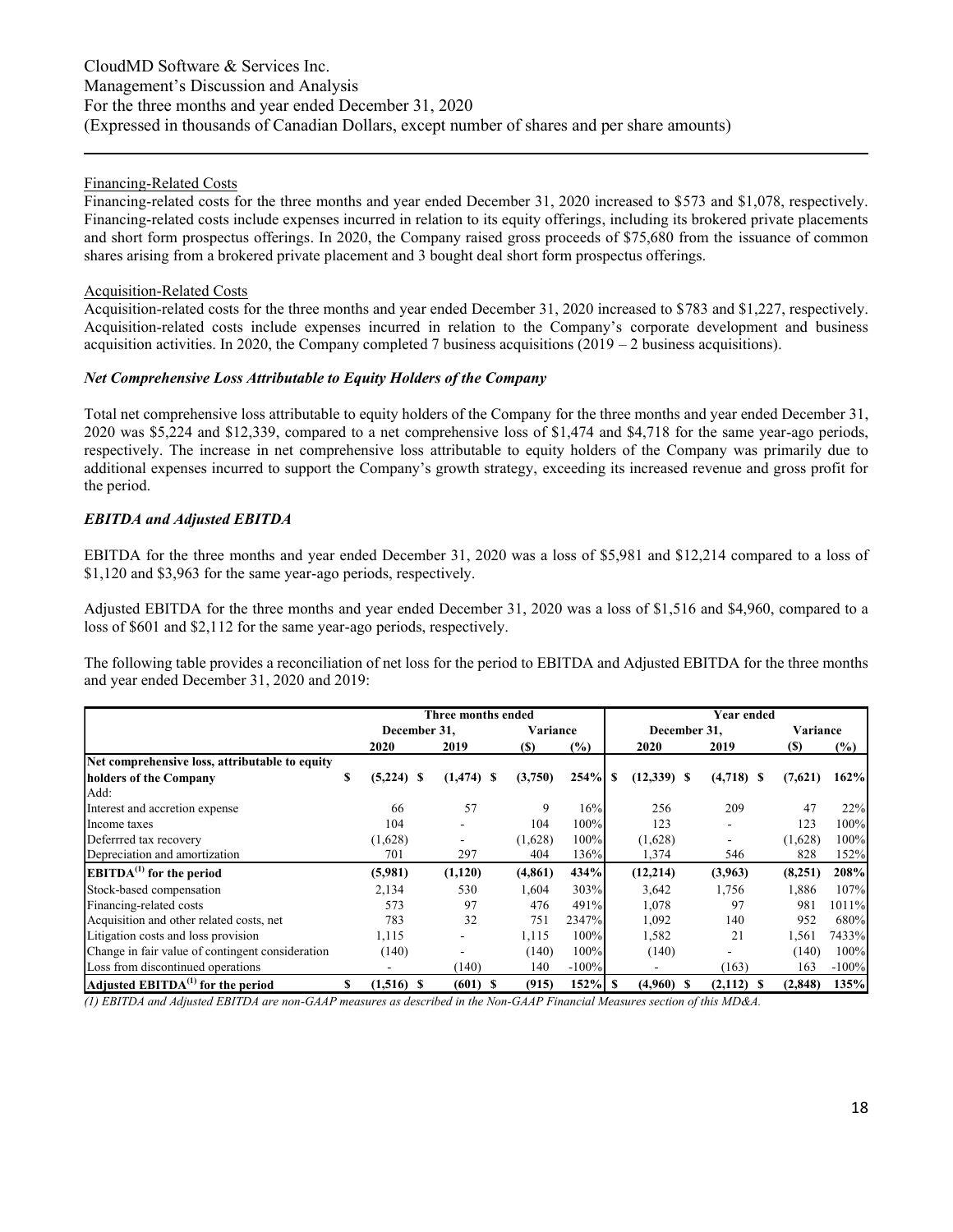### <span id="page-18-0"></span>**SUMMARY OF QUARTERLY RESULTS**

The following tables provides a summary of the Company's financial results for the eight most recently completed quarters:

|                                |    | <b>O4 2020</b> | $Q3\ 2020^{(1)}$ | Q2 2020 <sup>(1)</sup> | Q1 2020 <sup>(1)</sup> | O <sub>4</sub> 2019 | O3 2019     | O <sub>2</sub> 2019 | O1 2019 $(2)$ |
|--------------------------------|----|----------------|------------------|------------------------|------------------------|---------------------|-------------|---------------------|---------------|
| Revenue                        |    | 5,810 \$       | 3,359            | $2,790$ \$             | $3,057$ \$             | $2,443$ \$          | $2,165$ \$  | $1,062 \quad$ \$    | 1,100         |
| Gross profit                   |    | 2,346 \$       | 1,259            | $1,031$ \$             | $1,124$ \$             | $1,062 \quad$ \$    | 999 \$      | 527 \$              | 452           |
| Gross profit %                 |    | 40.4%          | 37.5%            | 37.0%                  | 36.8%                  | 43.5%               | 46.1%       | 49.6%               | 41.0%         |
| Net comprehensive loss,        |    |                |                  |                        |                        |                     |             |                     |               |
| attributable to equity holders |    |                |                  |                        |                        |                     |             |                     |               |
| of the Company                 | S  | $(5,224)$ \$   | (2, 724)         | $(2,768)$ \$           | $(1,623)$ \$           | $(1,474)$ \$        | $(810)$ \$  | $(1,081)$ \$        | (1,353)       |
| Adjusted EBITDA                | \$ | $(1,516)$ \$   | (1,321)          | $(1,293)$ \$           | $(830)$ \$             | $(603)$ \$          | $(135)$ \$  | $(540)$ \$          | (834)         |
| EPS, basic and diluted         |    | $(0.04)$ \$    | (0.02)           | $(0.03)$ \$            | $(0.02)$ \$            | $(0.02)$ \$         | $(0.01)$ \$ | $(0.02)$ \$         | (0.02)        |
| Cash and cash equivalents      |    | 59,714 \$      | 33,950           | 13,787 \$              | $2,760$ \$             | $1,696$ \$          | 14 S        | $1,064$ \$          | 932           |

*(1) Gross profit for the period from Q1 2020 to Q3 2020 have been retroactively updated for the reclassification of certain expenses within its Statement of Net Loss and Comprehensive Loss.* 

*(2) Q1 2019 included revenues and expenses from discontinued operations.* 

The growth in the Company's quarterly revenue is primarily attributable to business acquisitions and organic growth, and is not susceptible to seasonality. In the past 8 quarters, the Company completed 9 acquisitions.

In 2020, the Company reclassified certain expenses within its Statement of Net Loss and Comprehensive Loss to cost of sales, which resulted in an overall decrease in gross profit and gross profit percentage as compared to 2019. The Company's underlying gross profit remains healthy and robust, and its net loss and Adjusted EBITDA remains unchanged as a result of the reclassification.

In each quarter of 2020, the Company raised gross proceeds from the issuance of common shares. For the year ended December 31, 2020, the Company raised gross proceeds of \$75,680 arising from a brokered private placement and 3 bought deal short form prospectus offerings.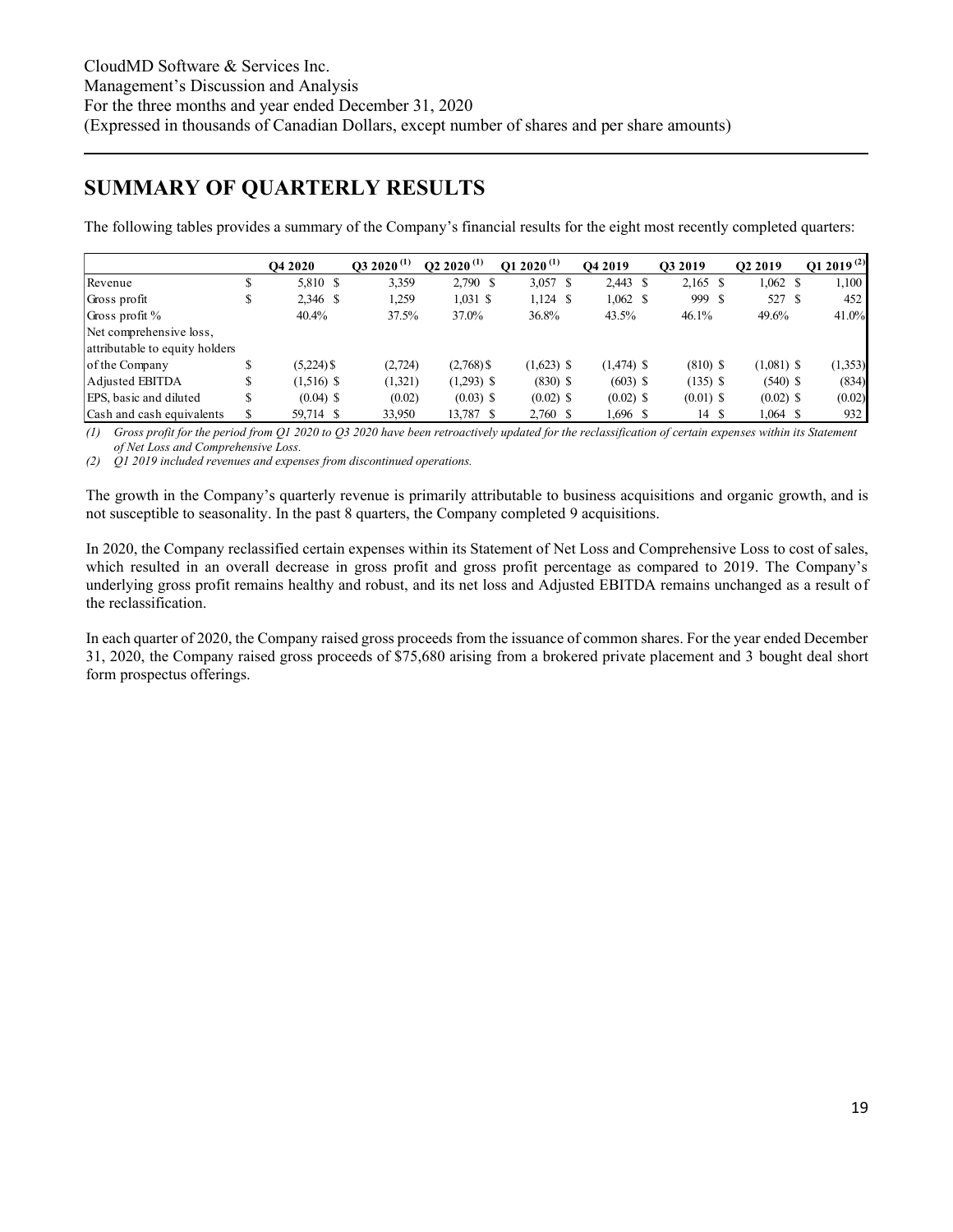# <span id="page-19-0"></span>**OUTLOOK**

The Company is focused on revolutionizing the healthcare industry by leveraging technology to digitalize the delivery of healthcare to provide both better access to care and better health outcomes. Through its team-based, patient-centric approach, CloudMD provides one, connected platform for patients, healthcare practitioners, and enterprise clients to address wholeperson, longitudinal care. The Company has a multi-pronged growth strategy which focuses on organic growth, accretive mergers and acquisitions and its employer healthcare offering.

The Company's organic growth will be largely driven by its network of hybrid clinics and pharmacy partnerships, digital services and enterprise health solutions division. The Company's EMR platform has seen consistent growth through adoption of healthcare professionals and patients through its consumer facing app which is available in British Columbia and Ontario. Now that every province in Canada has telehealth billing codes, the Company has plans to expand its consumer telemedicine app across the entire country, allowing patients to see a licensed practitioner virtually, from the safety and convenience of their living rooms. Through a number of accretive acquisitions of leading healthcare solutions over the last few months, there are opportunities for cross-functional synergies and cross selling that will drive further organic growth.

The Company has a strong balance sheet which will allow it to continue deploying capital towards a robust pipeline of accretive, synergistic acquisitions. The Company's acquisition strategy is centered on acquiring products, capabilities, clinical specialties and technologies that are highly scalable and rapidly growing. The Company is actively seeking potential acquisition targets that are complementary to its business and digital healthcare strategy. In order to determine such targets, the Company performs comprehensive due diligence procedures with a focus on financial performance, personnel and compliance. Specifically, the Company plans to expand its brick-and-mortar medical clinic footprint across Canada with an initial focus in Ontario and Alberta. In addition, the Company anticipates expanding its health technology solutions offering with a focus on patient engagement tools and EMR software. The value of acquisitions of medical clinics and health technology solutions, such as an EMR software, depend upon their stage of development.

The Company's Enterprise Health Solutions Division which provides employers, insurers and advisors with a centralized platform to address a full spectrum of solutions to better service the health and wellness of the workforce. There is an urgent demand from enterprise clients for one centralized solution as the main pain point for these clients is the multiple vendors required to cover the spectrum of healthcare services. CloudMD delivers one platform that addresses access to primary and specialist care, mental health support, healthcare navigation, rehabilitation and educational resources. The solution provides personalized care plans unique to each individual through proven systems, triage, assessment and navigation, which in turn, creates an improved healthcare experience resulting in better outcomes, faster adoption rates and increased engagement. The Company has already seen early progress and anticipates significant future growth of this division as it partners with leading insurers and corporations across Canada.

With its 2020 financial performance, combined with organic growth, and completed and announced acquisitions, CloudMD is on track to achieve (i) annualized revenue run rate exceeding \$120,000 and (ii) positive Adjusted EBITDA.

CloudMD will continue to focus on delivering meaningful shareholder value by executing on its growth strategy through accretive acquisition, strategic capital allocation and continuing to achieve organic growth across all divisions.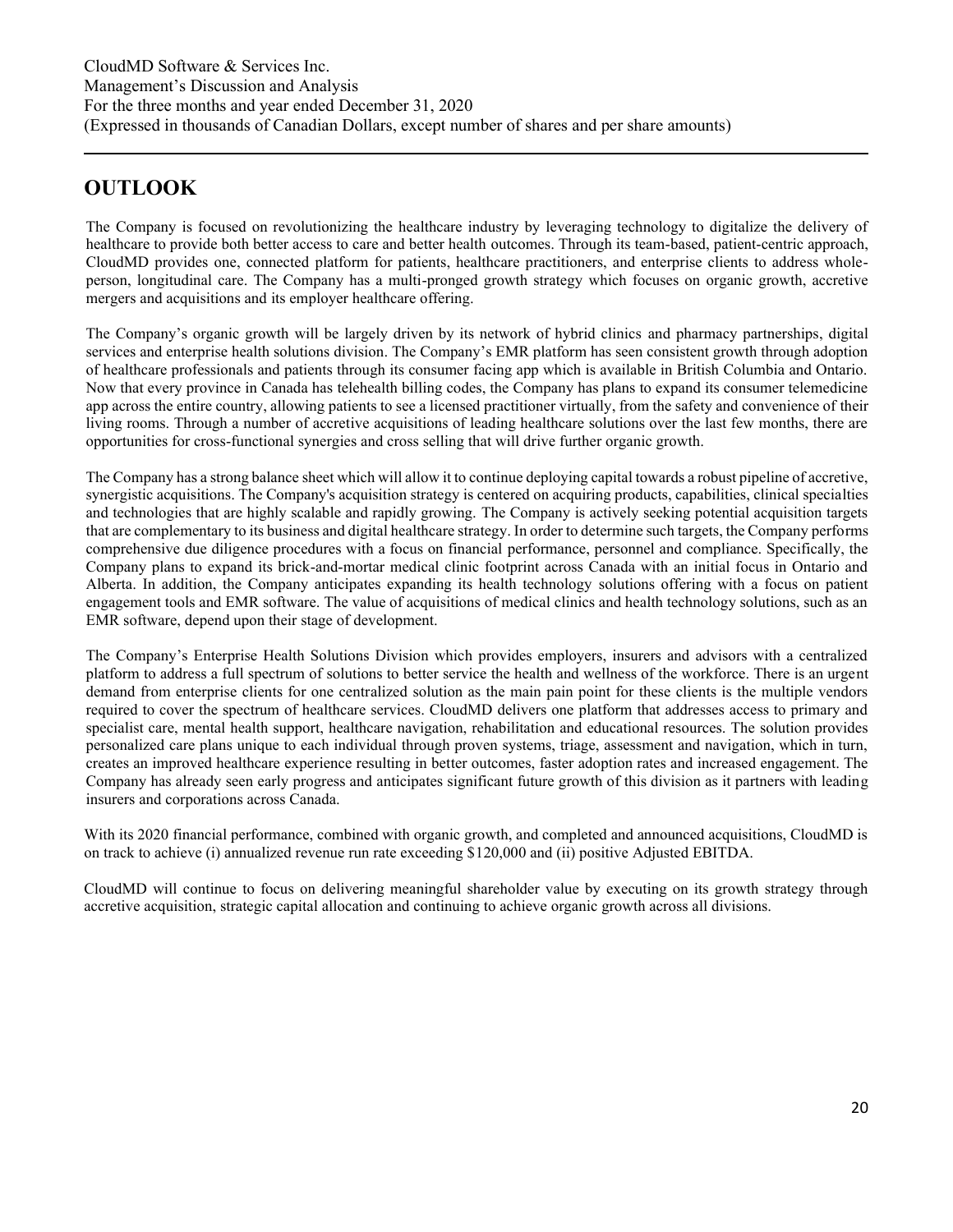### <span id="page-20-0"></span>**FINANCIAL POSITION**

|                                          |             | As at          |              |               |          |
|------------------------------------------|-------------|----------------|--------------|---------------|----------|
|                                          |             | December 31,   | December 31, |               |          |
|                                          |             | 2020           | 2019         |               | Variance |
| Cash and cash equivalents                | $\mathbf S$ | 59,714 \$      | 1,696        | $\mathcal{S}$ | 58,018   |
| Trade and other receivables              |             | 2,011          | 260          |               | 1,751    |
| Inventory                                |             | 729            | 762          |               | (33)     |
| Prepaid expenses, deposits and other     |             | 758            | 669          |               | 89       |
| Net investment in sublease               |             | 154            |              |               | 154      |
| <b>Current assets</b>                    |             | 63,366         | 3,387        |               | 59,979   |
|                                          |             |                |              |               |          |
| Line of credit                           |             | $\overline{2}$ | 810          |               | (808)    |
| Accounts payable and accrued liabilities |             | 3,451          | 944          |               | 2,507    |
| Deferred revenue                         |             | 888            |              |               | 888      |
| Other current liabilities                |             |                | 67           |               | (67)     |
| Contingent consideration                 |             | 136            |              |               | 136      |
| Contingent liability                     |             | 1,350          |              |               | 1,350    |
| Current portion of lease liabilities     |             | 1,170          | 459          |               | 711      |
| Current portion of long-term debt        |             | 619            | 295          |               | 324      |
| <b>Current liabilities</b>               |             | 7,616          | 2,575        |               | 5,041    |
| Working capital <sup>(1)</sup>           | \$          | 55,750<br>S    | 812 S        |               | 54,938   |

*(1) Working Capital is a non-GAAP measure as described in the Non-GAAP Financial Measures section of this MD&A.* 

For the year ended December 31, 2020, working capital increased to \$55,750 compared to \$812 at the beginning of the period. The increase is primarily due to completing a brokered private placement and 3 short form prospectus offerings, on a bought deal basis, resulting in net proceeds of \$75,680. The ability to raise capital through the equity markets is pivotal to our growth strategy, which enables the Company to pursue further acquisitions and invest in growth drivers.

Various current assets and current liabilities increased primarily due to the 7 business acquisitions completed in 2020, including: (a) trade and other receivables; (b) net investment in sublease; (c) accounts payable and accrued liabilities; (d) deferred revenue; (e) contingent consideration; (f) lease liabilities; and (g) long-term debt.

Contingent liability relates to the ongoing litigation matters as further described in the Litigation and Other Contingencies section.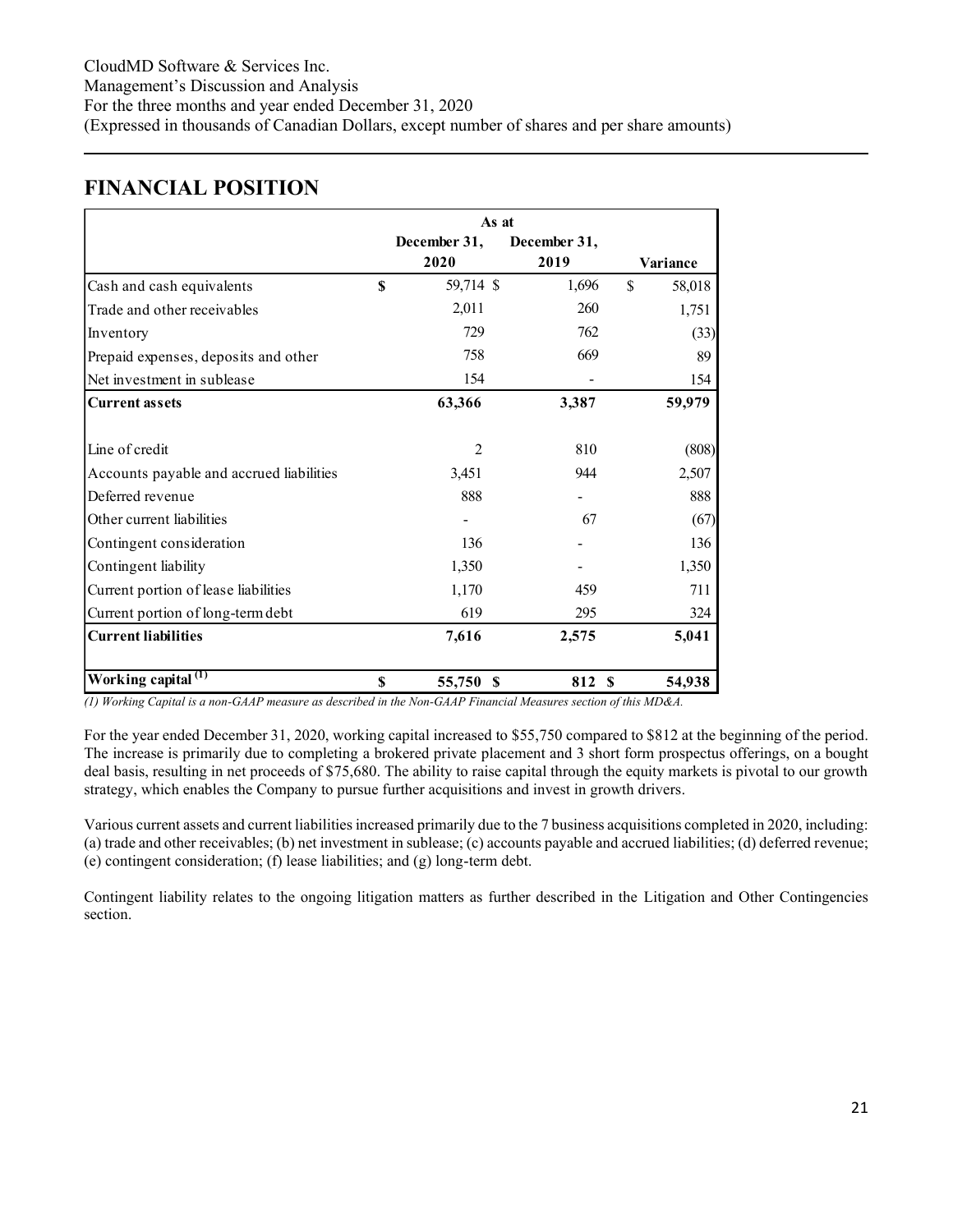|                                                |   | Year ended   |              |                 |
|------------------------------------------------|---|--------------|--------------|-----------------|
|                                                |   | December 31, | December 31, |                 |
|                                                |   | 2020         | 2019         | <b>Variance</b> |
| Cash provided by / (used in):                  |   |              |              |                 |
| Net cash used in operating activities          | S | $(7,508)$ \$ | $(2,088)$ \$ | (5,420)         |
| Net cash used in investing activities          |   | (10, 546)    | (2,579)      | (7,967)         |
| Net cash provided by financing activities      |   | 76,072       | 5,307        | 70,765          |
| Increase in cash and cash equivalents          |   | 58,018       | 640          | 57,378          |
| Cash and cash equivalents, beginning of period |   | 1,696        | 1,056        | 640             |
| Cash and cash equivalents, end of period       | S | 59,714       | 1,696        | 58,018          |

### <span id="page-21-0"></span>**LIQUIDITY AND CAPITAL RESOURCES**

The Company had cash and cash equivalents of \$59,714 at December 31, 2020 compared to \$1,696 at December 31, 2019. During the year ended December 31, 2020, the Company had cash outflows from operations of \$7,508 compared to cash outflows of \$2,088 in the same year-ago period. The increase in cash used in operating activities was primarily due to an increase in expenses from businesses acquired in 2020, and additional expenses incurred in the current year to support the Company's growth strategy and raise public awareness of its brand and services.

Cash used in investing activities during the year ended December 31, 2020 was \$10,546 compared to cash used by investing activities of \$2,579 for the same year-ago period. The increase in cash used in investing activities was mainly due to the completion of 7 business acquisitions in 2020, compared to 2 business acquisitions in 2019.

Cash provided by financing activities during the period ended December 31, 2020 was \$76,072 compared to cash provided by financing activities of \$5,307 for the same year-ago period. The increase in cash provided by financing activities was primarily due to proceeds from the issuance of common shares.

Subsequent to December 31, 2020, the Company completed a short form prospectus offering, on a bought deal basis. Including the full exercise of the underwriters' over-allotment option, the Company received gross proceeds of \$58,212 for future acquisitions.

The Company's future capital requirements will depend on many factors, including, among others, its ability to earn cash flow from operations. Should the Company wish to pursue current and future business opportunities, additional funding will be required. If additional funds are raised through the issuance of equity securities, the percentage ownership of current shareholders will be reduced, and such equity securities may have rights, preferences, or privileges senior to those of the holders of the Company's common stock. No assurance can be given that additional financing will be available, or that it can be obtained on terms acceptable to the Company and its shareholders. If adequate funds are not available, the Company may not be able to meet its contractual requirements.

### <span id="page-21-1"></span>**USE OF PROCEEDS**

The Company anticipated that it would use the net proceeds from the bought deal financings and private placement for future acquisitions, working capital and general corporate purposes. The following table sets out the original proposed use of proceeds raised in 2020 and actual uses of proceeds up to December 31, 2020. To date, the Company continues to proceed towards its original business objectives for such funds.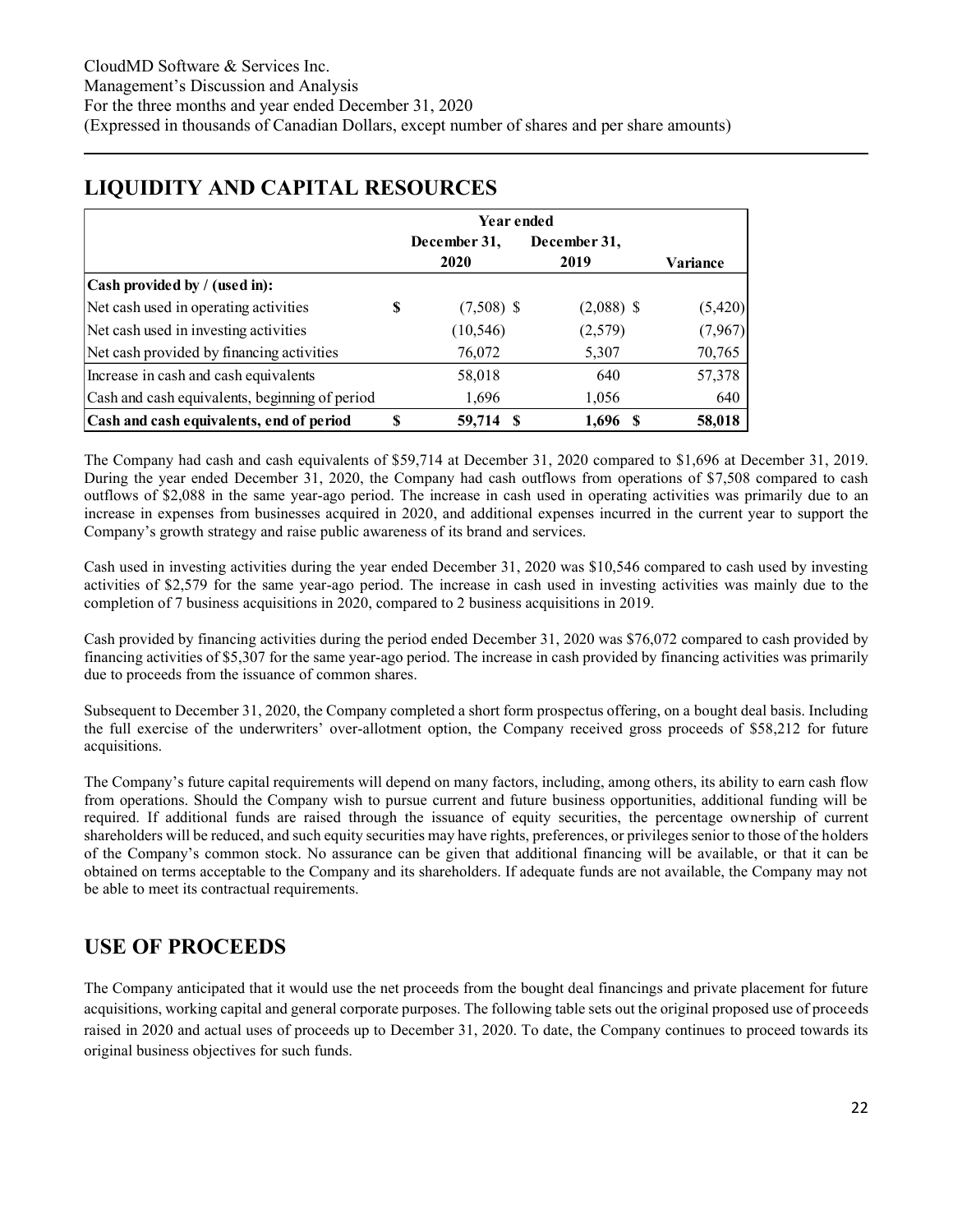#### CloudMD Software & Services Inc.

Management's Discussion and Analysis

For the three months and year ended December 31, 2020

(Expressed in thousands of Canadian Dollars, except number of shares and per share amounts)

|                       |                   | <b>Proposed use</b>  | <b>Proposed use</b><br>of proceeds | <b>Actual use</b><br>of proceeds |  |  |
|-----------------------|-------------------|----------------------|------------------------------------|----------------------------------|--|--|
| Private placement     | March 20, 2020    | Working capital      | 2,644<br>J                         | \$<br>2,644                      |  |  |
| Bought deal financing |                   | Working capital      | 3,367                              | 3,367                            |  |  |
|                       | June 2, 2020      | Acquisition purposes | 10,266                             | $10,266$ <sup>(1)</sup>          |  |  |
| Bought deal financing |                   | Working capital      | 1,577                              | 1,577                            |  |  |
|                       | September 1, 2020 | Acquisition purposes | 17,521                             | $1,937^{(2)}$                    |  |  |
| Bought deal financing | November 9, 2020  | Acquisition purposes | 34,548                             |                                  |  |  |

*(1) Acquisition of South Surrey Medical, Snapclarity, Benchmark, Premier Podiatry LLC, iMD and Re:Function (partial) (2) Acquisition of Re:Function (remainder). Remaining amount for future use.* 

# <span id="page-22-0"></span>**CAPITAL MANAGEMENT**

The Company's objectives when managing capital are to safeguard its ability to continue as a going concern and to maximize shareholder value. The Company considers the items included in shareholders' equity as capital. The Company manages the capital structure and adjusts in response to changes in economic conditions and the risk characteristics of the underlying assets. To secure the additional capital necessary to pursue these plans, the Company intends to raise additional funds through equity or debt financing. The Company is not subject to any externally imposed capital requirements. There were no changes to the Company's approach in its management of capital during the year.

# <span id="page-22-1"></span>**FINANCIAL INSTRUMENTS**

The Company's principal financial assets include cash and cash equivalents, and trade and other receivables. The Company's principal financial liabilities comprise of line of credit, accounts payable and accrued liabilities, and long-term debt. The main purpose of these financial liabilities is to finance the Company's operations.

The Company is exposed to market risk, credit risk and liquidity risk. The Company's senior management oversees the management of these risks.

#### **Credit risk**

Credit risk is the risk of loss associated with a counterparty's inability to fulfill its payment obligations. Credit risk arises from cash and cash equivalents, and trade and other receivables. To manage credit risk, cash and cash equivalents are held only with reputable and regulated financial institutions.

The Company's significant receivable balances from customers were with government agencies or insurance companies for clinic operations. The Company's exposure to credit risk is considered to be low, given the size and nature of the various counterparties involved and their history of collections. Further, trade receivables are monitored on a periodic basis for assessing any significant risk of non-recoverability of dues and provision is created accordingly.

As at December 31, 2020, the Company had \$2,011 (2019 - \$260) of trade and other receivables.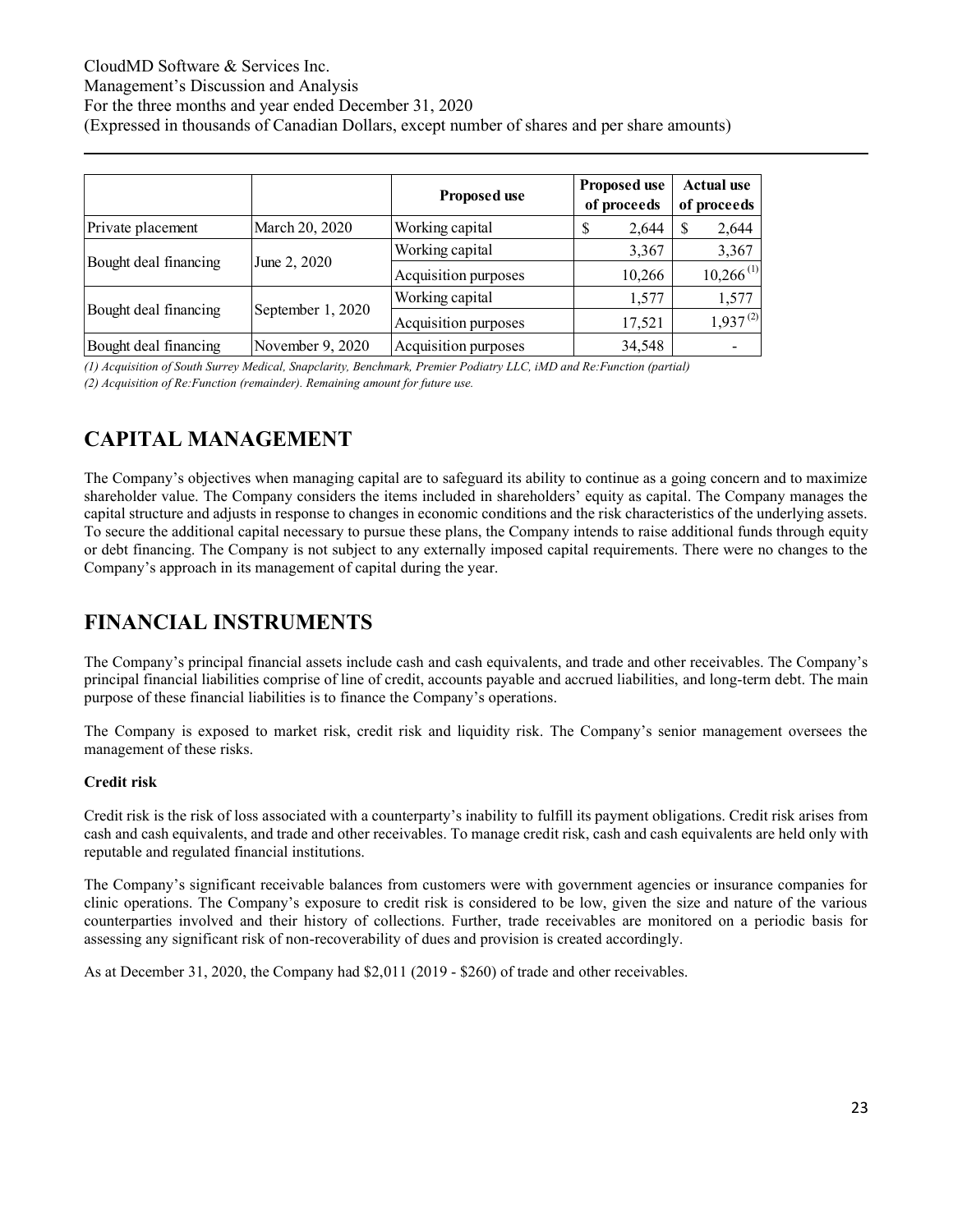#### **Liquidity risk**

Liquidity risk is the risk that the Company cannot meet a demand for cash or fund its obligations as they become due. The Company's management is responsible for reviewing liquidity resources to ensure funds are readily available to meet its financial obligations as they become due, as well as ensuring adequate funds exist to support business strategies and operational growth. The current assets reflected on the statements of financial position are highly liquid. In addition, Senior management monitors the Company's net liquidity position through rolling forecasts on the basis of expected cash flows.

The maturity profile of the Company's financial liabilities, based on contractual undiscounted payment at each reporting date is:

#### **As at December 31, 2020**

|                                          | Less than one | One to five | More than five           |       |
|------------------------------------------|---------------|-------------|--------------------------|-------|
|                                          | vear          | vears       | vears                    | Total |
| Line of credit                           | 2             |             | $\overline{\phantom{a}}$ |       |
| Accounts payable and accrued liabilities | 3,451         |             | $\,$                     | 3.451 |
| Contingent consideration                 | 145           | 3,650       | $\overline{\phantom{a}}$ | 3,795 |
| Long-term debt                           | 619           | 1.969       | 58                       | 2,646 |
|                                          | 4.217         | 5,619       | 58                       | 9.894 |

#### **As at December 31, 2019**

|                                          |   | Less than one | One to five | More than five           |       |
|------------------------------------------|---|---------------|-------------|--------------------------|-------|
|                                          |   | vear          | vears       | vears                    | Total |
| Line of credit                           |   | 810           | $\,$        | $\overline{\phantom{a}}$ | 810   |
| Accounts payable and accrued liabilities |   | 1.011         | $\,$        | $\overline{\phantom{a}}$ | 1,011 |
| Long-term debt                           |   | 295           | 1.806       | 125                      | 2,226 |
|                                          | S | 2.116         | 1.806       | 125                      | 4.047 |

#### **Market risk**

Market risk is the risk that the fair value or future cash flows of a financial instrument will fluctuate because of changes in market prices. Company is exposed to interest rate risk and foreign currency risk.

#### **a) Interest rate risk**

Interest rate risk is the risk that the fair value or future cash flows of a financial instrument will fluctuate because of changes in market interest rates. The Company's exposure to the risk of changes in market interest rates relates primarily to the Company's long-term debt obligations with floating interest rates. The Company's sensitivity to interest rates is insignificant.

#### **b) Foreign currency risk**

Foreign currency risk is the risk that the fair value or future cash flows of an exposure will fluctuate because of changes in foreign exchange rates. The Company's exposure to the risk of changes in foreign exchange rates relates primarily to the Company's operating activities (when revenue or expense is denominated in a foreign currency) and the Company's net investments in foreign subsidiaries.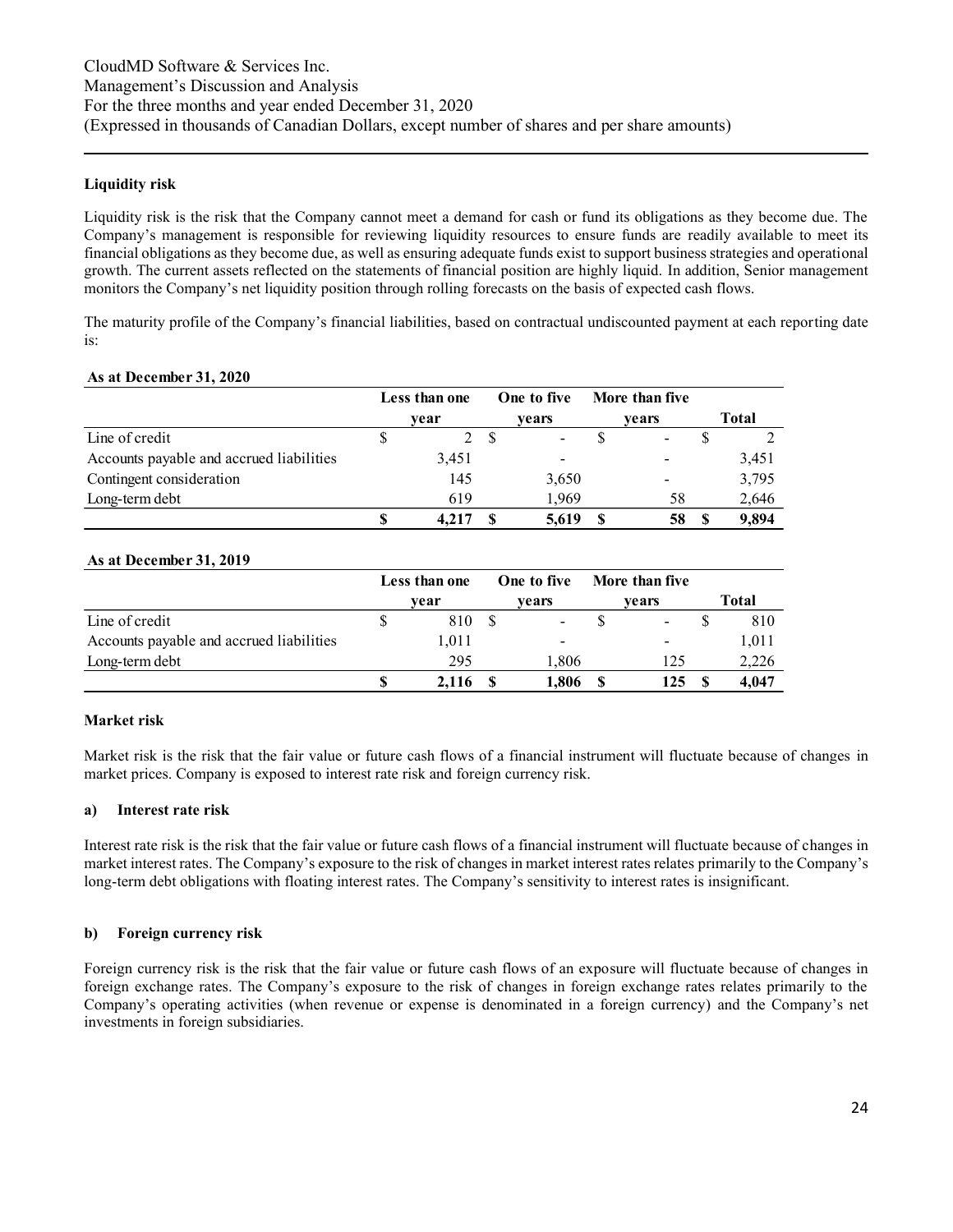The Company's exposure to foreign currency risk at the end of reporting period is as follows:

| (Denominated in USD)                     |    | December 31,<br>2020 | December 31,<br>2019 |  |  |
|------------------------------------------|----|----------------------|----------------------|--|--|
| <b>Financial assets</b>                  |    |                      |                      |  |  |
| Cash                                     | S  | 259                  | -8                   |  |  |
| Trade and other receivables              |    | 461                  |                      |  |  |
| <b>Financial liabilities</b>             |    |                      |                      |  |  |
| Accounts payable and accrued liabilities |    | 175                  |                      |  |  |
| Net exposure to foreign currency risk    | \$ | 545                  |                      |  |  |

#### **Sensitivity to foreign currency risk**

The impact on the Company's profit before tax is based on changes in the fair value of unhedged foreign currency monetary assets and liabilities at balance sheet date. The change in United States dollar **("USD")** to Canadian dollars **("CAD")** currency rate of 5% will have an impact of \$35 before tax (2019 – \$nil).

### <span id="page-24-0"></span>**PROPOSED TRANSACTIONS**

There are no proposed transactions that have not been disclosed herein.

### <span id="page-24-1"></span>**OFF-BALANCE SHEET ARRANGEMENTS**

The Company had no off-balance sheet arrangements other than short-term lease agreements.

# <span id="page-24-2"></span>**RELATED PARTY TRANSACTIONS**

Related parties include key management, the Board of Directors, close family members and enterprises which are controlled by these individuals. The below transactions are in the normal course of business and are measured at the exchange amount, which is the amount of consideration established and agreed to by the related parties.

#### (a) Remuneration of key management and Board of Directors:

|                                                                             | Year ended                |                          |  |                          |  |
|-----------------------------------------------------------------------------|---------------------------|--------------------------|--|--------------------------|--|
|                                                                             | December 31, December 31, |                          |  |                          |  |
|                                                                             |                           | 2020                     |  | 2019                     |  |
| Cash-based compensation                                                     | \$                        | 826                      |  | 440                      |  |
| Share-based compensation                                                    |                           | 1,592                    |  | $\overline{\phantom{0}}$ |  |
| Accretion and interest expense on convertible debenture to Brenda Rasmussen |                           | $\overline{\phantom{0}}$ |  | 86                       |  |
| <b>Total</b>                                                                |                           | 2.418                    |  | 526                      |  |

(b) The Company prepaid fees to Mark Kohler for future services amounting to \$37 (2019 – \$nil) included in prepaid expenses, deposits and other.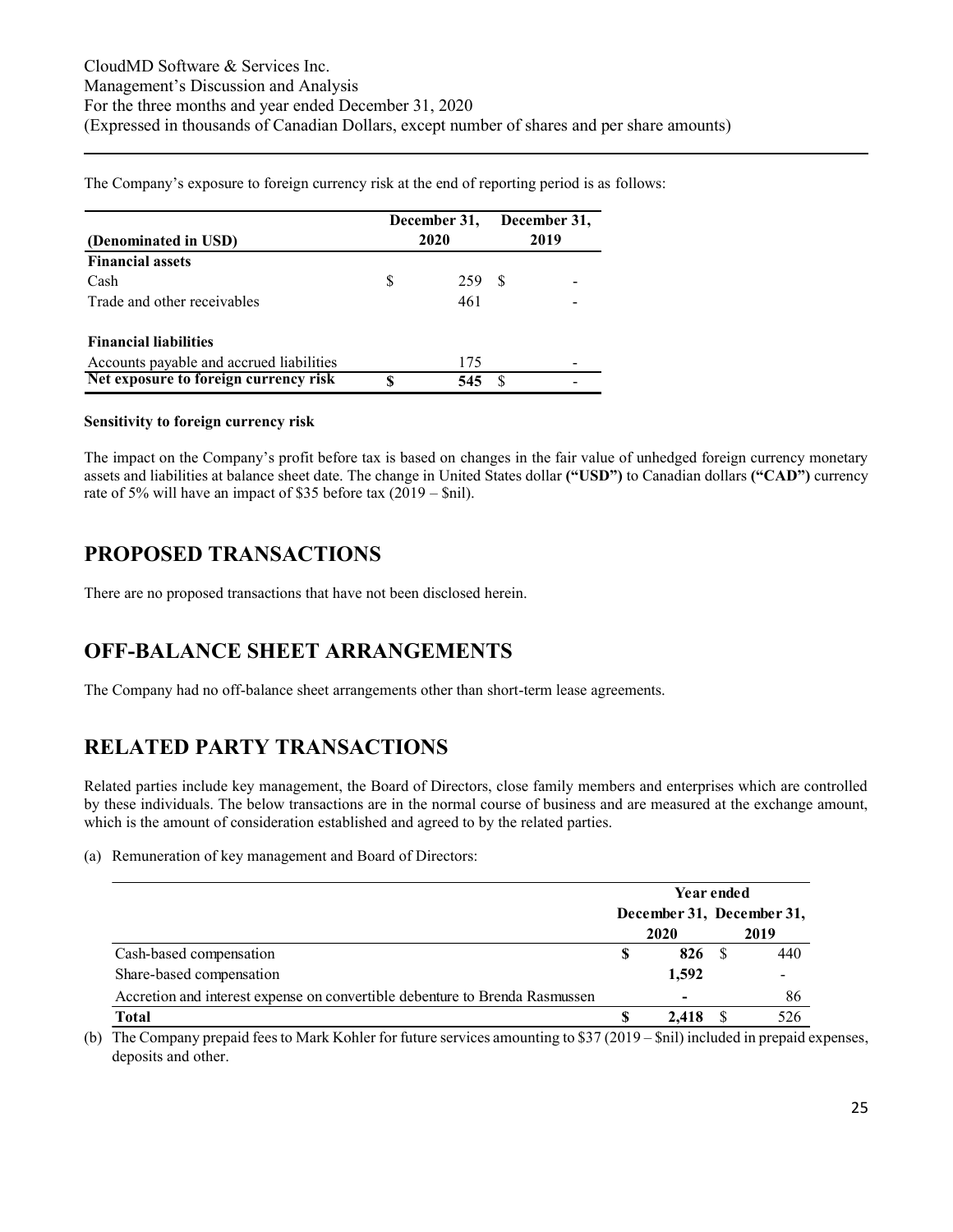# <span id="page-25-0"></span>**SIGNIFICANT ACCOUNTING JUDGMENTS, ESTIMATES AND ASSUMPTIONS**

The preparation of the Company's consolidated financial statements requires management to make judgments, estimates and assumptions that affect the reported amounts of revenues, expenses, assets and liabilities, and the accompanying disclosures, and the disclosure of contingent liabilities. Uncertainty about these assumptions and estimates could result in outcomes that require a material adjustment to the carrying amount of assets or liabilities affected in future periods.

#### (i) Judgments

The preparation of these consolidated financial statements requires management to make judgments regarding the going concern of the Company, as previously discussed in Note 2, as well as the determination of functional currency. The functional currency is the currency of the primary economic environment in which an entity operates and has been determined for each entity within the Company. The functional currency for the Company entities is assessed individually for each entity. The functional currency of CloudMD's Canadian subsidiaries is the Canadian dollar. The functional currency of the Company's United States **("US")** subsidiaries is the US dollar **("USD")**.

(ii) Use of critical accounting estimates and assumptions

The key assumptions concerning the future and other key sources of estimation uncertainty at the reporting date, that have a significant risk of causing a material adjustment to the carrying amounts of assets and liabilities within the next financial year, are described below. The Company based its assumptions and estimates on parameters available when the consolidated financial statements were prepared. Existing circumstances and assumptions about future developments, however, may change due to market changes or circumstances arising that are beyond the control of the Company. Such changes are reflected in the assumptions when they occur. Information about critical estimates and assumptions in applying accounting policies that have the most significant effect on the amounts recognized in the consolidated financial statements is as follows:

*Share-based compensation –* Estimating fair value for share-based compensation transactions requires determination of the most appropriate valuation model, which depends on the terms and conditions of the grant. This estimate also requires determination of the most appropriate inputs to the valuation model including the expected life of the share option or appreciation right, volatility and dividend yield and making assumptions about them. The Company initially measures the cost of cash-settled transactions with employees using a binomial model to determine the fair value of the liability incurred. For cash-settled share-based compensation transactions, the liability needs to be remeasured at the end of each reporting period up to the date of settlement, with any changes in fair value recognized in profit or loss. This requires a reassessment of the estimates used at the end of each reporting period.

*Deferred tax assets and liabilities* – The estimation of income taxes includes evaluating the recoverability of deferred tax assets and liabilities based on an assessment of the Company's ability to utilize the underlying future tax deductions against future taxable income prior to expiry of those deductions. Management assesses whether it is probable that some or all of the deferred income tax assets and liabilities will not be realized. The ultimate realization of deferred tax assets and liabilities is dependent upon the generation of future taxable income. To the extent that management's assessment of the Company's ability to utilize future tax deductions changes, the Company would be required to recognize more or fewer deferred tax assets or liabilities, and deferred income tax provisions or recoveries could be affected.

*Useful life of property and equipment, and intangible assets* – Property and equipment, and intangible assets are depreciated and amortized over their estimated useful lives, respectively. Estimated useful lives are determined based on current facts and past experience, and take into consideration the anticipated physical life of the asset, the potential for technological obsolescence, and regulations.

*Leases* – The Company estimates the lease term by considering the facts and circumstances that can create an economic incentive to exercise an extension option, or not exercise a termination option by assessing relevant factors such as store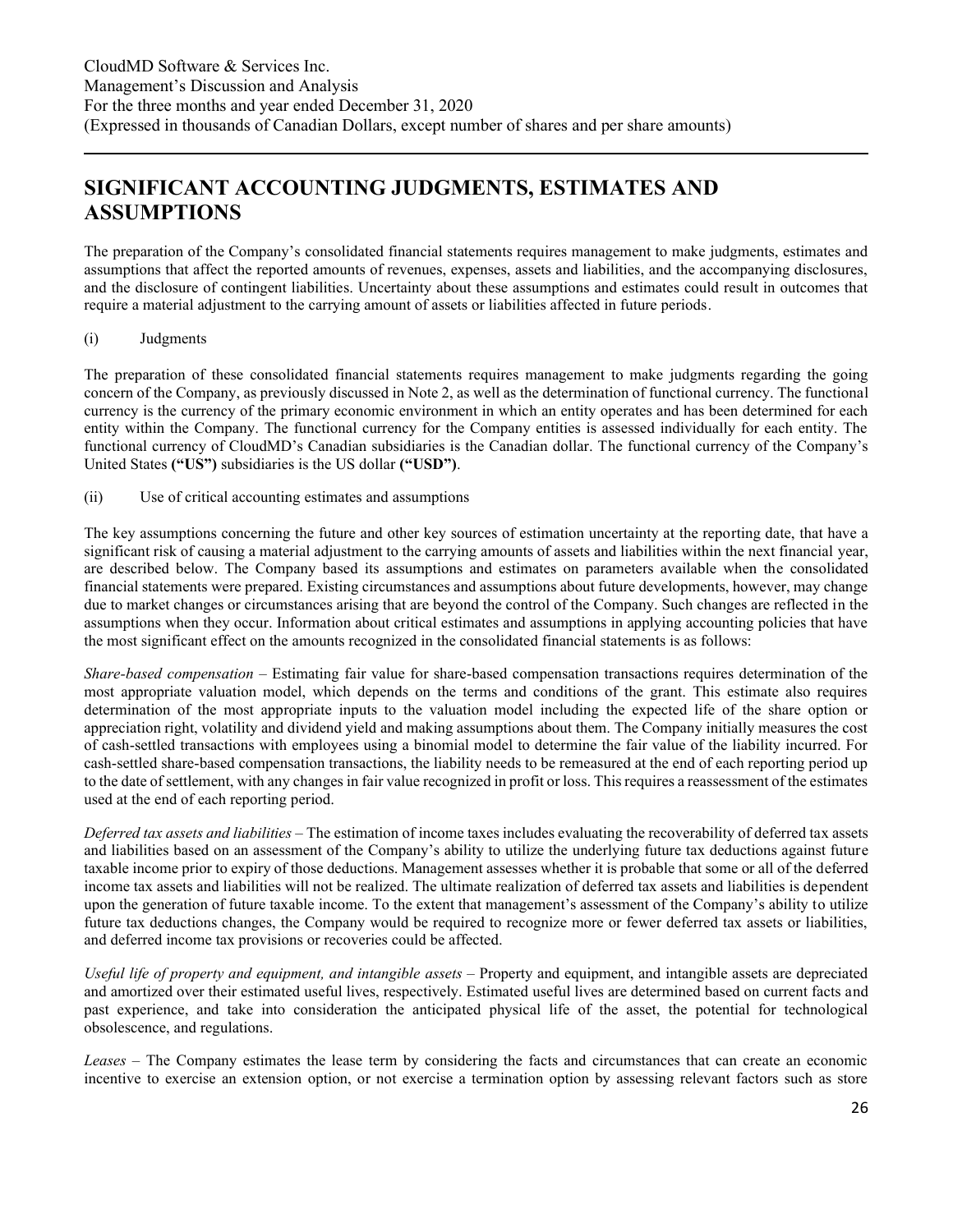profitability. Extension options (or periods after termination options) are only included in the lease term if the lease is reasonably certain to be extended (or not terminated). The assessment of the lease term is reviewed if a significant event or a significant change in circumstance occurs, which affects this assessment and that is within the control of the lessee. The Company estimates the incremental borrowing rate used to measure our lease liability for each lease contract. This includes estimation in determining the asset-specific security impact.

*Impairment of non-financial assets* – Impairment exists when the carrying value of an asset or cash generating unit exceeds its recoverable amount, which is the higher of its fair value less costs of disposal and its value in use. The fair value less costs of disposal calculation is based on available data from binding sales transactions, conducted at arm's length, for similar assets or observable market prices less incremental costs of disposing of the asset. The value in use calculation is based on a discounted cash flow ("DCF") model. The cash flows are derived from the budget for the next five years and do not include restructuring activities that the Company is not yet committed to or significant future investments that will enhance the performance of the assets of the CGU being tested. The recoverable amount is sensitive to the discount rate used for the DCF model as well as the expected future cash-inflows and the growth rate used for extrapolation purposes. These estimates are most relevant to goodwill and other intangibles with indefinite useful lives recognized by the Company.

*Provisions –* The Company records provisions related to pending or outstanding legal matters. Provisions in connection with legal matters are determined on the basis of management's judgment in consultation with legal counsel, considering such factors as the amount of the claim, the possibility of wrongdoing by an employee of the Company and precedents. Contingent litigation loss provisions are recorded by the Company when it is probable that the Company will incur a loss as a result of a past event and the amount of the loss can be reliably estimated.

*Recognition of contingent consideration -* In certain acquisitions, the Company may include contingent consideration which is subject to the acquired business achieving certain performance targets. At the date of acquisition and at each subsequent reporting period, the Company estimates the future performance of acquired businesses, which are subject to contingent consideration, in order to assess the probability that the acquired business will achieve its performance targets and thus earn its contingent consideration. Any changes in the fair value of the contingent consideration classified as a liability between reporting periods are included in the determination of net income/loss. Changes in fair value arise as a result of various factors, including the estimated probability of the acquired business achieving its earnings targets.

*Business combinations -* On the completion of business acquisitions, management's judgment is required to estimate the fair value of purchase consideration and to identify and estimate the fair values of assets, liabilities and non-controlling interests. The determination of the fair value of assets and liabilities acquired is based on management's estimates using the excess earnings method to value intangible assets using discounted cash flow models. Significant assumptions included revenue growth rates, customer attrition and discount rates.

### <span id="page-26-0"></span>**LITIGATION AND OTHER CONTINGENCIES**

(a) During the three months ended June 30, 2020, Gravitas Securities Inc. **("Gravitas")** commenced an arbitration alleging breach of the terms of a right of first refusal in connection with an offering which was in the form of a bought deal equity financing underwritten by a syndicate of other investment banks in May 2020, and was completed on June 2, 2020. During the three months ended September 30, 2020, Gravitas amended its claims for damages to include commissions and damages arising from an additional bought deal equity financing which was completed on September 22, 2020. The total claims are in excess of \$2,750 plus unspecified damages associated with the value of share purchase warrants that were issued in connection with both the June 2020 Offering and the September 2020 Offering, plus interest and cost. The Company disputes the claims with respect to both the June 2020 Offering and the September 2020 Offering entirely. The claims are currently subject to arbitration proceedings which the Company is defending. The Company is of the view that its defense to the claims will prevail without liability to the Company; however, an estimate of the liability to the Company should the Gravitas claims succeed is \$1,200 and therefore an accrual for that amount as a contingent liability has been recorded.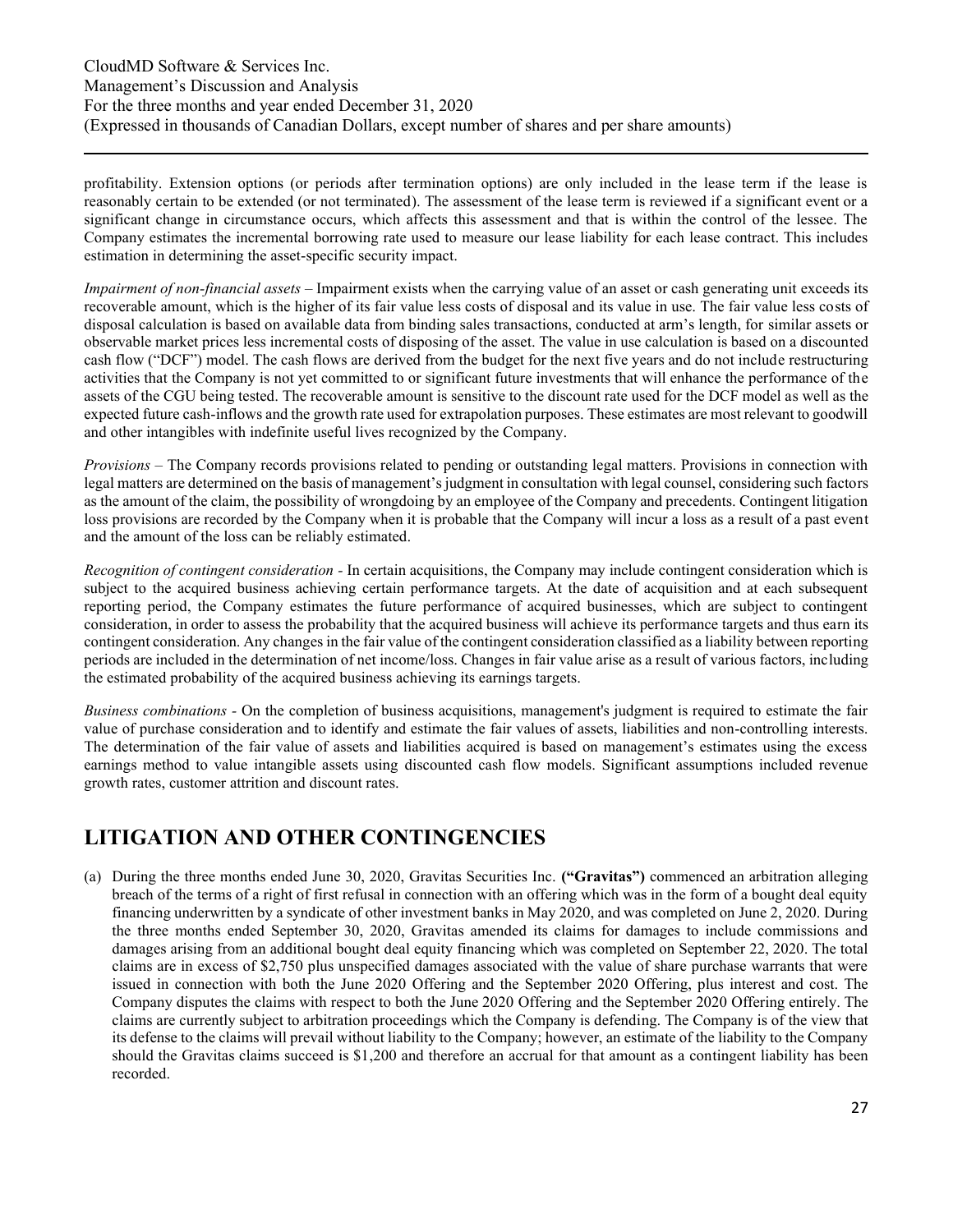(b) On September 29, 2020, Snapclarity was named as a defendant to an action commenced in the Ontario Superior Court of Justice by a former shareholder of Snapclarity and companies she purports to control **("Plaintiff") (the "Action")**. The nature of the Action involves various intellectual property, wrongful dismissal, unpaid invoices, defamation, and other related issues raised by the Plaintiff. The Plaintiff seeks payment of at least \$928 plus costs and interest as well as nonmonetary relief. Snapclarity disputes the claim in its entirety. The Company is of the view that its defenses to the claims will prevail without liability to the Company; however, an estimate of the liability to the Company should the Plaintiff's claims succeed is \$150 and therefore an accrual for that amount as a contingent liability has been recorded. On December 21, 2020, Snapclarity was named as a respondent to an application commenced in the Ontario Superior Court of Justice by a former shareholder of Snapclarity **("Applicant") (the "Application")**. In the Application, the Applicant exercises her dissent rights under s. 190(5) of the CBCA. She seeks an order fixing the fair value of her shares in Snapclarity and requiring Snapclarity to pay the value of the shares together with costs and interest. The applicant has claimed that the fair value of her shares totals at least \$1,850. Snapclarity disputes this claim. On February 23, 2021, Snapclarity filed a Notice of Motion for an order converting the Application into an Action and consolidating the Actions. The applicant has not responded to the Notice of Motion as of this date.

### <span id="page-27-0"></span>**SUBSEQUENT EVENTS**

- On January 12, 2021, the Company closed its acquisition of HumanaCare by way of acquiring 100% of the shares of HumanaCare's parent company, First Health Care Services of Canada Inc. HumanaCare is an integrated employee assistance services (**"EAP"**) solution providing physical and mental support for employees and their family members. As consideration, the Company agreed to pay shareholders: (i) \$6,300 in cash, subject to a working capital adjustment; (ii) 2,369,791 common shares; and (iii) a performance-based earnout of 1,519,097 common shares, which is payable in equal annual issuances over a period of two years.
- On January 15, 2021, the Company closed its acquisition of Medical Confidence, a revolutionary healthcare navigation platform providing access to a real time digital database of publicly available specialists and their wait times. As consideration for the purchase of 100% of the outstanding securities of Medical Confidence, the Company agreed to pay shareholders of Medical Confidence: (i) \$2,250 in cash, subject to a working capital adjustment; (ii) 857,143 common shares; and (iii) a performance-based earnout of \$750 in cash and 285,714 common shares, which is payable in equal annual issuances over a period of two years.
- On January 22, 2021, the Company closed its acquisition of Canadian Medical Directory, Canada's largest, most trusted directory of medical professionals nationwide. As consideration, the Company agreed to pay: (i) \$250 in cash; (ii) 574,468 common shares; and (iii) a performance-based earnout of 148,936 common shares, which is payable in annual issuances over a period of two years.
- On January 26, 2021, the Company announced that it signed a binding term sheet to acquire Rxi, enhancing its specialty health services across Canada through Rxi's pharmaceutical logistic services and customer relationship management technology. As consideration for the purchase of 100% of the outstanding securities of Rxi, the Company agreed to pay shareholders of Rxi: (i) \$2,500 in cash, subject to a working capital adjustment; (ii) 1,673,640 common shares; and (iii) a performance-based earnout in 1,255,230 common shares, which is payable in common shares in equal annual issuances over a period of two years.
- On February 9, 2021, the Company closed its acquisition to acquire a majority interest (51%) in West Mississauga Medical Ltd., a comprehensive family medicine and specialist medical clinic serving over 100,000 patients. As consideration, the Company agreed to pay shareholders of West Mississauga Medical Ltd.: (i) \$140 in cash, subject to a working capital adjustment; and (ii) 74,074 common shares.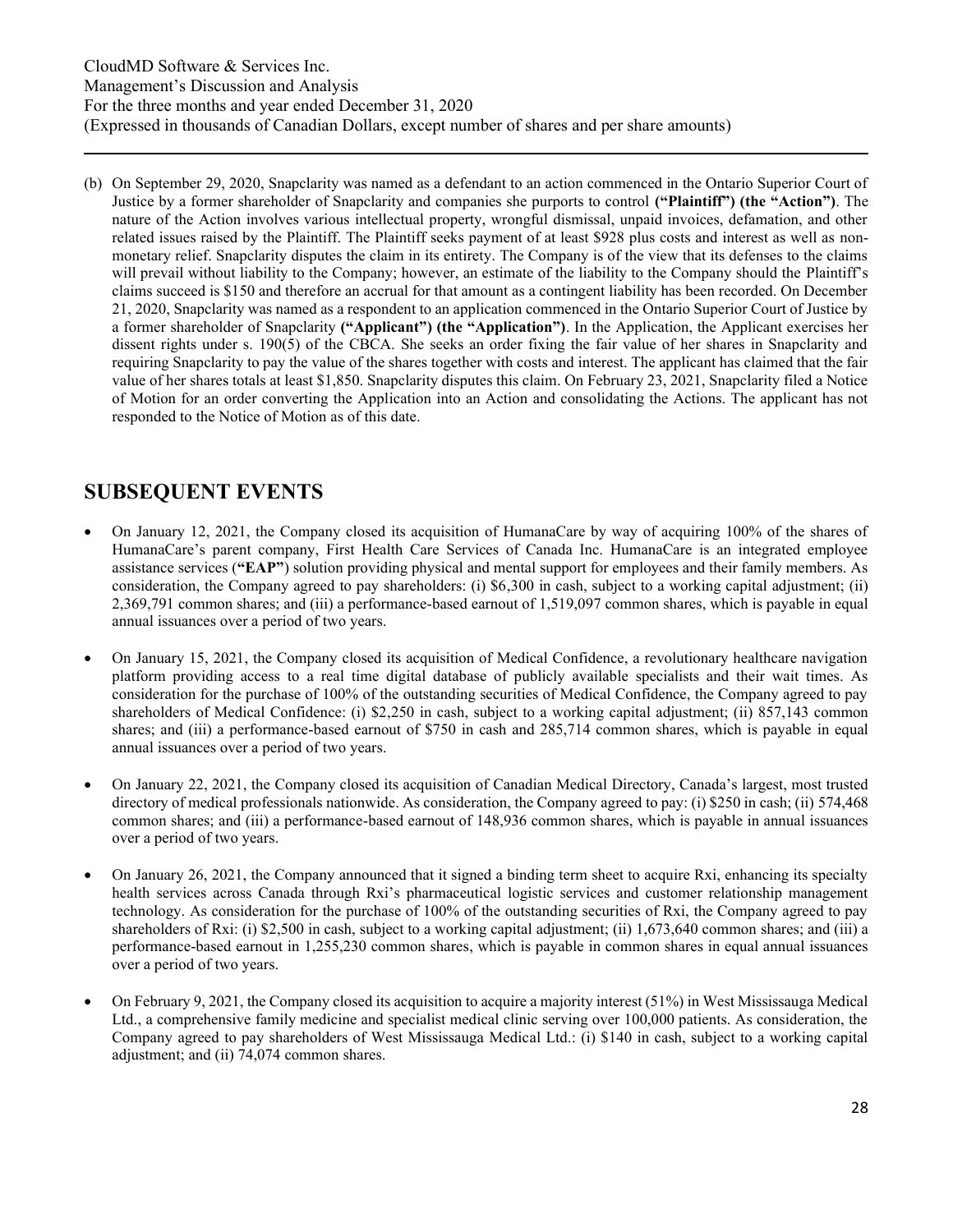- On February 16, 2021, the Company announced that it signed a binding term sheet to acquire 0869316 B.C. Ltd. (dba VisionPros), a vertically integrated digital eyewear platform which delivers contact lenses and glasses directly to customers across North America. As consideration for the purchase of 100% of the outstanding securities of VisionPros, the Company agreed to pay shareholders of VisionPros: (i) \$30,000 in cash, subject to a working capital adjustment; (ii) 10,909,091 common shares; and (iii) a performance-based earnout of up to \$40,000 payable in cash or 14,545,455 common shares at the Company's discretion.
- On March 9, 2021, the Company closed its short form prospectus offering, on a bought deal basis. The Company issued a total of 18,500,000 Common Share at the price of \$2.70 per Common Share for aggregate gross proceeds to the Company of \$49,950. The Company also issued the underwriters an aggregate of 1,295,000 broker warrants.
- On March 12, 2021, the Company closed the sale of an additional 3,060,000 common shares at the price of \$2.70 per common share for aggregate gross proceeds to the Company of \$8,262. The Company also issued the underwriters an additional 214,200 broker warrants.
- On March 23, 2021, the Company closed its acquisition to IDYA4, a leading data integration and cybersecurity company based in the United States. As consideration for the purchase of 100% of the issued and outstanding IDYA4 securities, the Company agreed to pay: (i) US\$3,700 in cash, subject to a working capital adjustment; (ii) 3,889,169 common shares; and (iii) a performance based earnout of US\$440 in cash and 2,335,840 in common shares, which is payable in equal annual issuances over a period of two years.
- On April 6, 2021, the Company closed its acquisition of Aspiria, an integrated EAP and student assistance services (**"SAP"**) company with a comprehensive suite of mental health and wellness solutions for all employer and educational sectors. As consideration for the purchase of 100% of the outstanding securities of Aspiria, the Company agreed to pay shareholders of Aspiria: (i) \$1,200 in cash, subject to a working capital adjustment; (ii) 460,526 common shares; and (iii) a performance-based earnout of 328,947 common shares, which is payable after a period of one year.
- On April 8, 2021, the Company announced that it signed a binding term sheet to acquire Oncidium, one of Canada's leading healthcare providers to employers. As consideration for the purchase of 100% of the outstanding securities of Oncidium, the Company agreed to pay shareholders of Oncidium: (i) \$30,000 in cash, subject to a working capital adjustment; (ii) 16,521,739 common shares; and (iii) a performance-based earnout of up to \$32,000 payable in cash or 13,913,043 common shares at the Company's discretion.